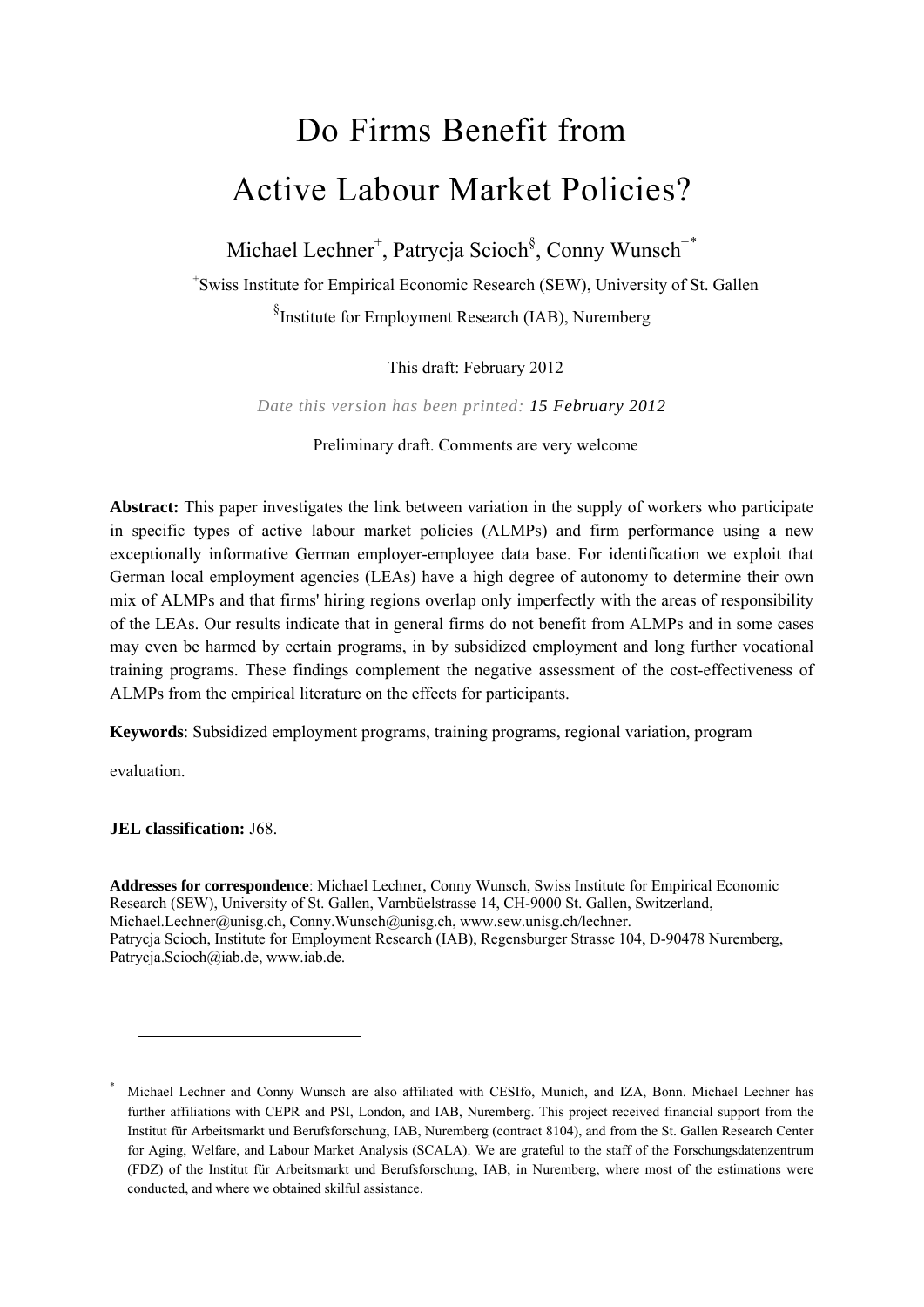## **1. Introduction**

Does it matter for firms when different active labour policies (ALMPs) are used in the regions in which they typically hire their workers? This question has so far been neglected by the vast literature on the effects of ALMPs. This literature almost entirely focuses on the question whether the unemployed benefit from participating in the various programs. However, firms may benefit (or lose) as well: Better-targeted applications from participants in job search assistance programs may reduce hiring costs and improve match quality. Training programs may reduce the mismatch between the skills demanded by firms and the skills of the unemployed workers the firm may potentially hire. Subsidized employment may directly reduce firms' wage costs and may lead to a competitive advantage over firms for which this program is not available. Thus, ALMPs may increase the profitability of firms via these channels. This may lead to positive long-run effects if firms prosper and create new jobs. If these positive effects materialize, they become part of the justification for the typically large expenditures on ALMPs on top of potential individual effects. From the point of view of the protagonists of those policies such additional justification may be particularly called for, because the literature on the individual effects of ALMPs quite consistently concludes that most types of programs do not increase the employment chances of their participants sufficiently to pass a cost-benefit test.<sup>[1](#page-1-0)</sup> Hence, the natural question is whether we can expect any effects on firms in the light of this evidence.

We have three answers to this question. Firstly, given that most programs are rather short, the estimated individual effects for the unemployed will be small as well - in many cases too small to be detectable with the sample sizes usually available. Firms, however, may benefit from the cumulated effects in the pool of unemployed workers in which they hire, which could be much larger. Secondly, there is almost no reliable evidence on the effects of ALMPs on job match quality. The reason is a methodological problem: match quality can only be measured conditional on having a job. This creates as selection problem into employment that is hard to solve even if program participation is randomized. Finally, there may be other effects the literature has neglected so far. One example are so-called preprogram or threat effects: Unemployed workers who expect negative utility from a program

 $\overline{\phantom{a}}$ 

<span id="page-1-0"></span><sup>&</sup>lt;sup>1</sup> See for example the meta analysis by Card, Kluve, and Weber (2010).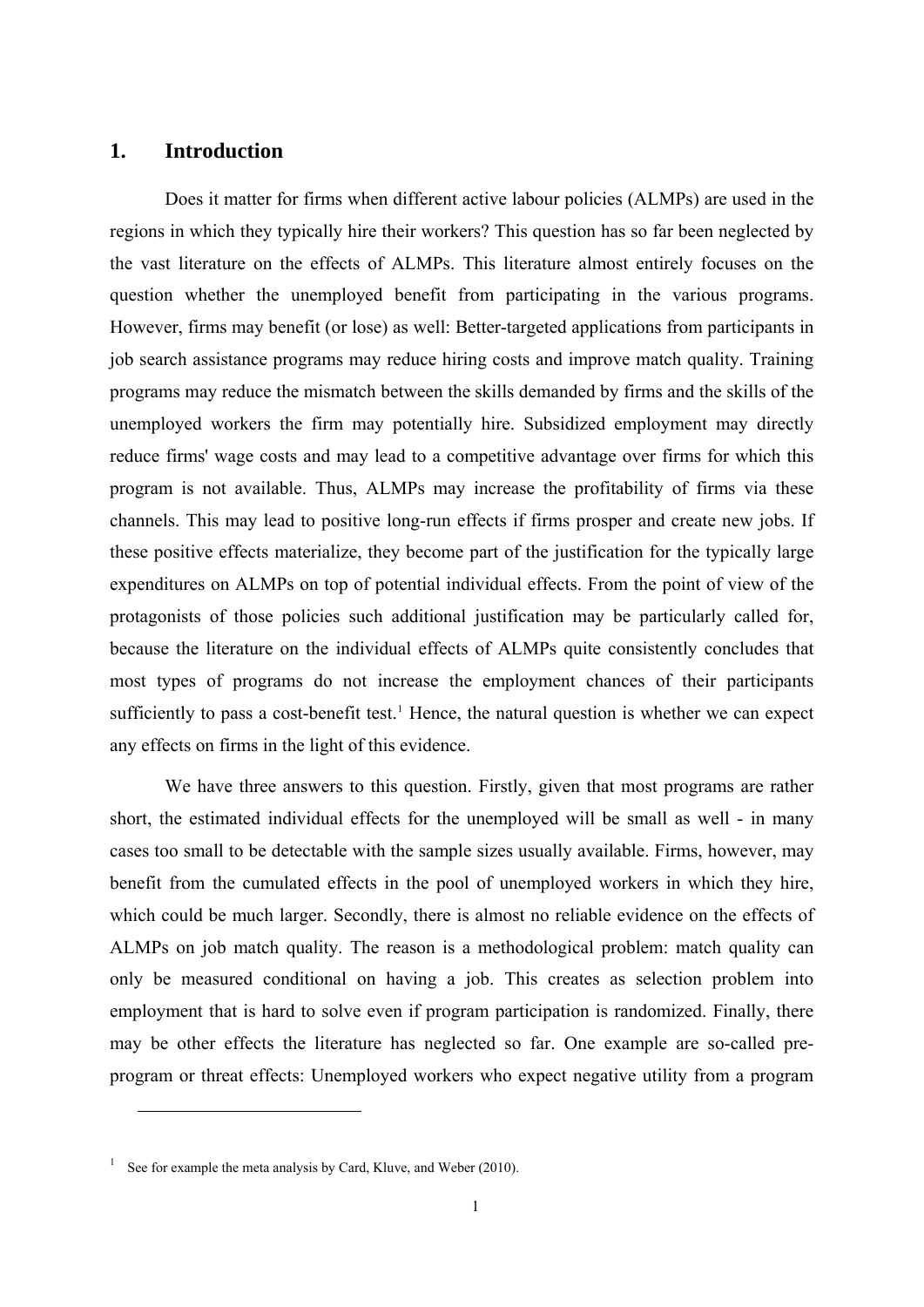they have been assigned to may increase their job search efforts in order to avoid participation. This results in higher exit rates to employment but may come at the cost of reduced job match quality. Several recent studies show that such effects exist (e.g. Black, Smith, Berger, Noel, 2003, Geerdsen, 2006, Geerdsen and Holm, 2007, Graversen and van Ours, 2008, Rosholm and Svarer, 2008, Van den Berg, Bergemann and Caliendo, 2009) but the effects on match quality remain unclear.

In this paper we study the effects of the availability of different types and intensities of ALMPs in the regions in which the firms hire (called their 'hiring regions' from now on).<sup>[2](#page-2-0)</sup> Such an analysis faces two main challenges: Firstly, informative data are required to measure in which regions individual firms hire, how these regions differ with respect to the particular components of ALMPs used, as well as firm performance. Secondly, classical endogeneity and selectivity issues have to be resolved to allow for the intended ceteris paribus comparison of the outcomes of 'otherwise similar' firms which exogenously face different regimes of ALMPs.

The first problem is solved using a newly available German linked employer-employee data base that combines firm survey data with several administrative data sources that include exceptionally detailed regional and program information. This data base allows us to measure hiring by firms as well as the level and mix of ALMPs on the community level. To solve the endogeneity problem between the respective policy and measures for firms' economic success, we exploit three institutional features: Firstly, the local employment agencies (LEAs) have a high degree of autonomy in defining the mix of ALMPs they are implementing. Secondly, the LEAs' responsibility is strictly limited to the workforce living in the communities assigned to the LEA. Finally, firms' hiring regions do not perfectly overlap with the areas of responsibility of one or multiple LEAs. This induces exogenous variation in the level and mix of ALMPs firms face in their hiring regions that is induced by preferencerelated variation in strategies across LEAs as well as by a substantial part of the LEAs' policy being determined outside the firm's hiring region.

Although, there are several papers using regional information to analyze the effects of ALMPs on the unemployed (e.g. Blundell, Costa-Dias, Meghir, and van Reenen, 2002, who exploit the regional variation in the introduction of the New Deal for Young People in the

 $\overline{a}$ 

<span id="page-2-0"></span> $2$  Thus, we do not directly investigate the effects of a firm 'using' for example a wage subsidy, i.e. the direct channel.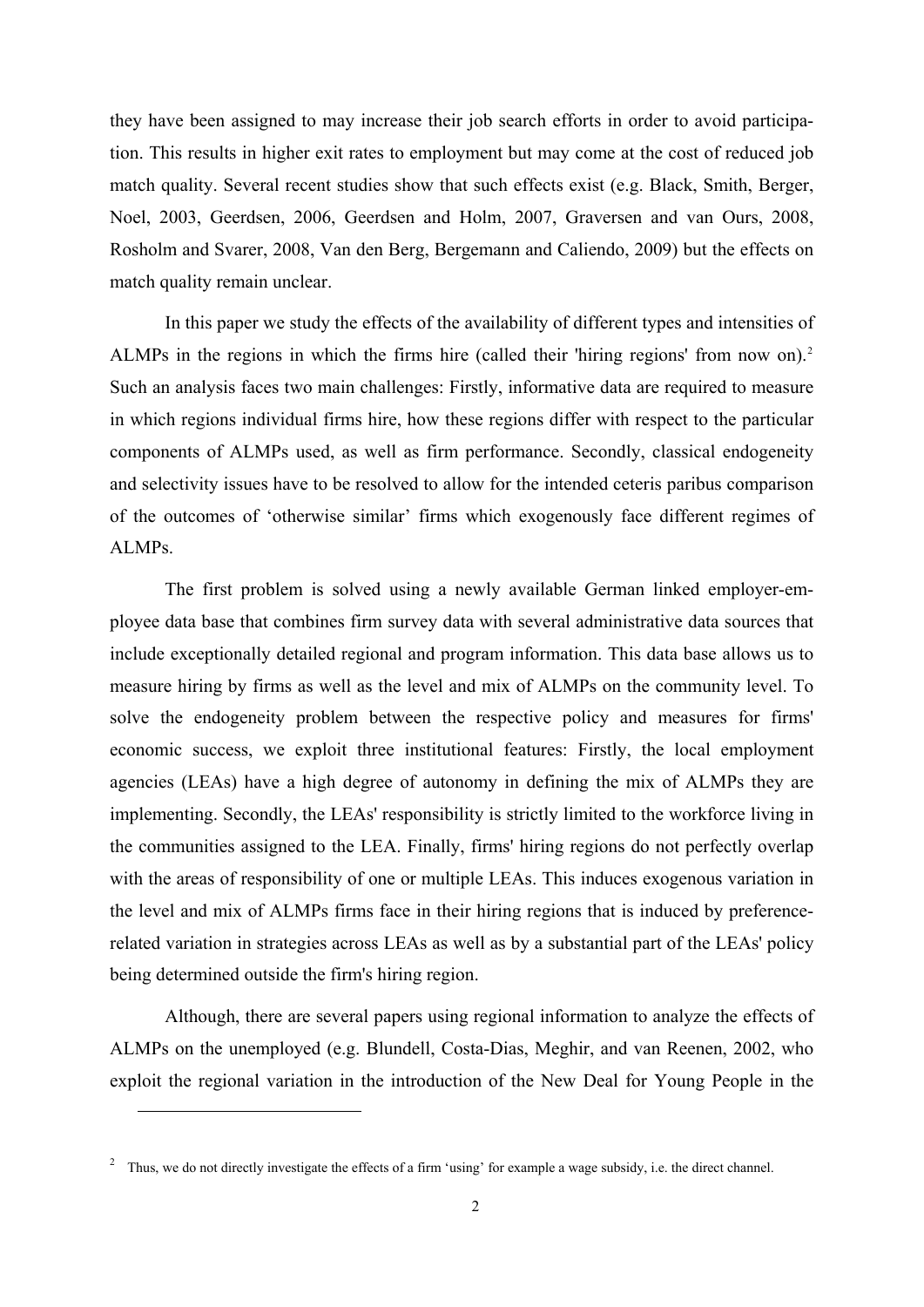UK, and Frölich and Lechner, 2010, who exploit an exogenous regional variation in the participation probabilities of ALMP in Switzerland), our intended contribution is probably most closely related to the small literature using aggregate regional data to gauge the macroeconomic impact of different ALMPs (e.g. Dahlberg and Forslund, 2005, for Sweden, and Hujer, Blien, Caliendo, and Zeiss, 2006, for Germany). However, a key difference to that literature, which also leads to different identification strategies, is that our target is the economic performance of individual firms, not of a particular region.

Our results mainly support the pessimistic assessment of the cost-effectiveness of ALMPs from the empirical literature on the effects for participants. We find that in general firms do not benefit from local ALMPs and in some cases may even be harmed. In particular, extensive use of subsidized employment or long further vocational training programs in a firm's hiring region has negative effects on those firms. This complements the existing literature in an important way because the absence of positive effects on firm growth and survival makes it seem unlikely that positive effects on the macro level exist that are large enough to justify the huge expenditures on ALMPs. Our results are somewhat more optimistic for two specific types of training: intensive on-the-job training in a simulated work environment and training that awards a formal vocational degree. These programs are however small.

The remainder of the paper is organized as follows: In the next section we discuss the potential links between different exposure to regional ALMPs and firm performance in some detail. Section 3 provides the institutional background on the implementation of different ALMPs. In Section 4 we describe the data, and discuss identification and estimation of the effects of interest. Section 5 contains the results and sensitivity checks. Section 6 concludes. An appendix contains supplementary material. Additional information relating to the technical implementation of the estimation and the data, as well as further results and sensitivity checks are relegated to an internet appendix that can be downloaded from www.sew.unisg.ch.

## **2 How firms may benefit from active labour market programs**

In the empirical analysis below we will consider three broad categories of active labour market programs, namely job search assistance, training and subsidized employment. Before describing the specific programs we look at and our empirical strategy in detail, we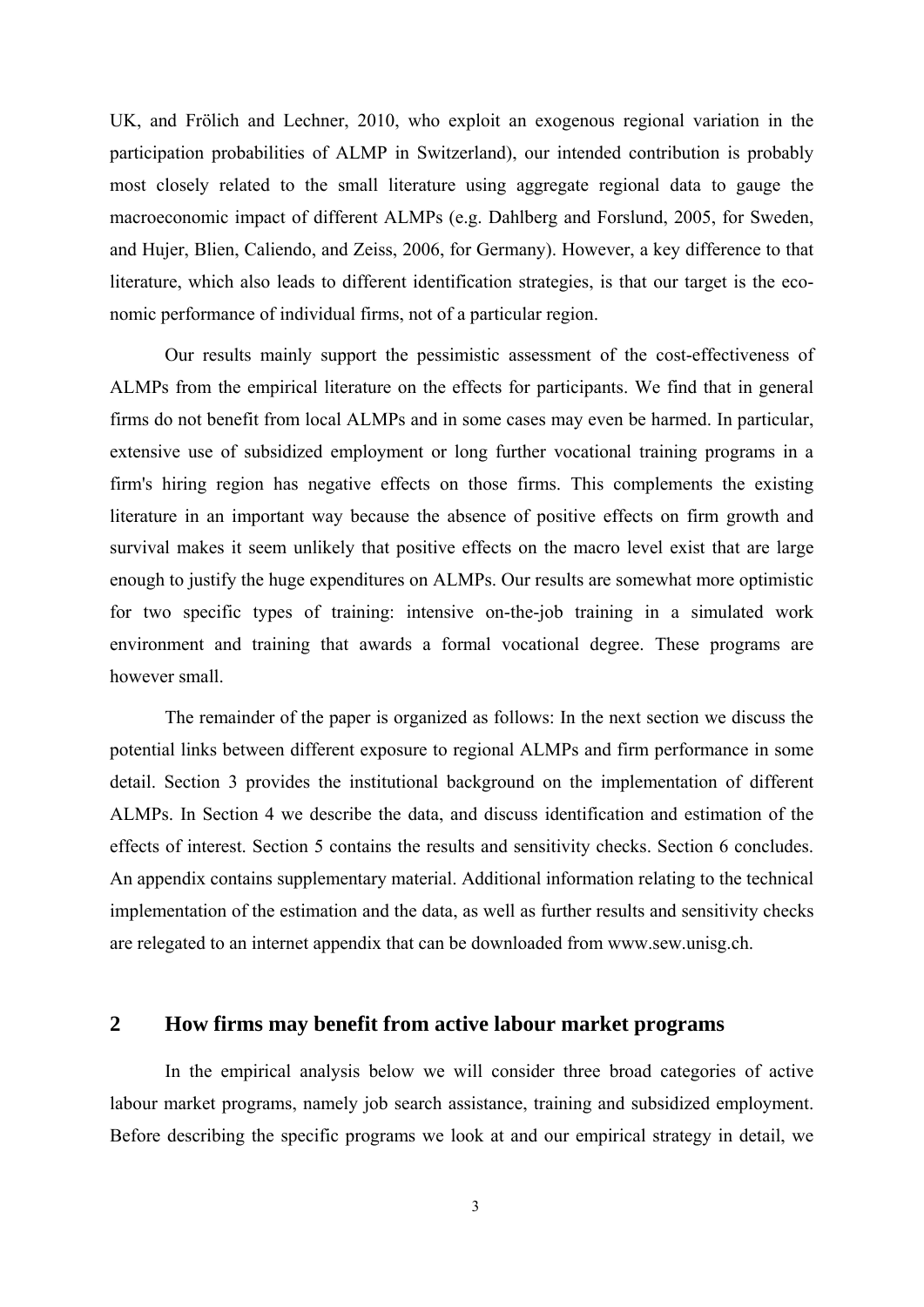review some theoretical arguments for a potential link between the size of these programs and the performance of firms that could potentially hire their participants.

Job search assistance programs aim at increasing jobseekers' search effectiveness by reducing information asymmetries regarding open vacancies, by achieving a better targeting of applications, and by improving job search skills. Firms may be affected by this program via two channels, both of which increase the firms' profitability: Firstly, firms save hiring costs because more effective job search of workers leads to faster hiring by firms. Secondly, the quality of the job match should be improved as well which in turn reduces turnover and thus turnover-over related costs, like a loss of firm specific human capital and future hiring costs.

The objective of training programs is to improve workers' skills and thus remove or reduce skill mismatch in the labour market. By training the pool of applicants such that it is more suitable to the firms' requirements, job match quality improves. Moreover, firms' save the cost of training new hires themselves.

Subsidized employment can have two opposing effects. Firms that hire workers for whom they receive the subsidy save wage cost. These savings improve profitability if potential deficits in productivity the particular group of workers eligible for the subsidy may have are overcompensated. In contrast, firms that do not receive such subsidies may be harmed because of a comparatively less competitive cost structure. However, if subsidized employment positively affects the employability of subsidized workers positively in the long run, other firms hiring from the same regional skill pool may also benefit from a more suitable pool of applicants (leading to similar effects as training).

ALMPs may also affect firms through two other channels. On the one hand, participation in ALMPs can lead to sizeable lock-in effects, i.e. periods in which unemployed workers search with lower intensity while participating in a program (see Wunsch and Lechner, 2008, Lechner, Miquel and Wunsch, 2011, for evidence for Germany). This may prolong the time until a vacancy is filled with a suitable match, and hence increase firms' hiring costs. On the other hand, there is a growing literature providing evidence for so-called pre-program or threat effects that occur after assignment to a program but before actual participation (e.g., Black, Smith, Berger, and Noel, 2003, Geerdsen, 2006, Geerdsen and Holm, 2007, Graversen and van Ours, 2008, Rosholm and Svarer, 2008, Van den Berg, Bergemann, and Caliendo, 2009): Unemployed workers who expect negative utility from a measure they have been assigned to may increase their job search efforts and reduce their reservation wage in order to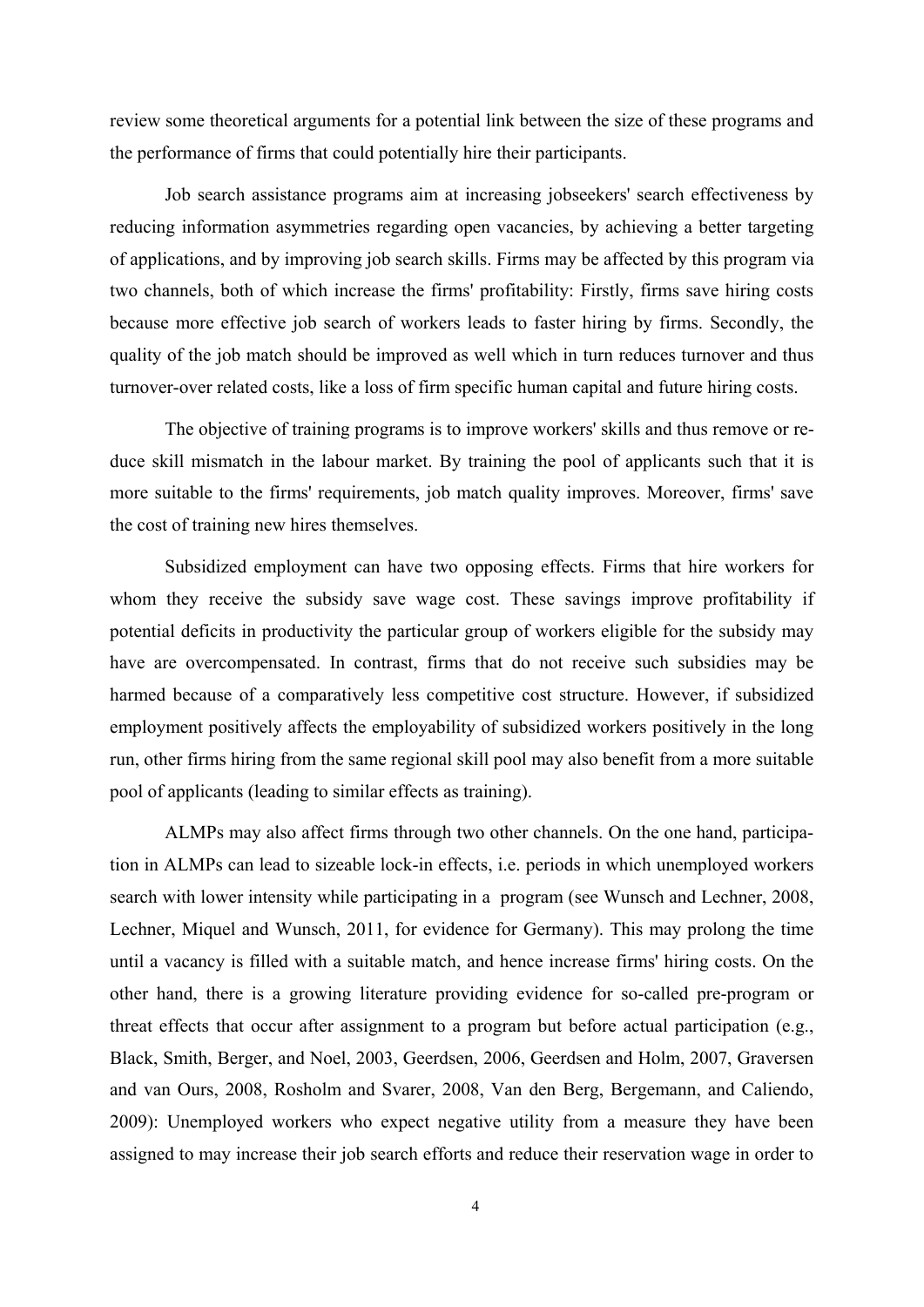avoid participation. This effect leads to vacancies being filled faster but the quality of the job match may be lower.

## **3 Institutional background**

#### **3.1 Active labour market policies in Germany 2000-2004**

In this study, we analyze the effects of ALMPs between the two major reforms of German labour market policy that occurred in 1998 and in 2005. Facing an average stock of about four million unemployed workers, the Federal Employment Agency (FEA) spent around 15 billion EUR per year on ALMPs in that period (see Table 3.1). The FEA relied on five main groups of ALMPs for which Table 3.1 displays expenditures and the number of participants (entries) for the period 2000-2004.

|                              | 2000      | 2001      | 2002      | 2003      | 2004      |
|------------------------------|-----------|-----------|-----------|-----------|-----------|
| Total budget in million EUR  | 16'131    | 15'636    | 15'346    | 13'796    | 12'531    |
| Share in % spent on:         |           |           |           |           |           |
| Training measures            | 2         | 2         | 3         | 4         | 4         |
| Further vocational training  | 42        | 45        | 44        | 36        | 29        |
| Employment programs          | 31        | 26        | 20        | 17        | 13        |
| Wage subsidies               | 7         | 9         | 11        | 14        | 11        |
| Support of self-employment   | 5         | 5         | 7         | 12        | 22        |
| Average number of unemployed | 3'888'652 | 3'851'636 | 4'060'317 | 4'376'769 | 4'381'281 |
| Entries into:                |           |           |           |           |           |
| Training measures            | 476'672   | 565'132   | 877'038   | 1'070'137 | 1'189'599 |
| Further vocational training  | 551'534   | 449'622   | 456'301   | 246'245   | 186'624   |
| Employment programs          | 361'073   | 273'356   | 228'839   | 184'714   | 169'241   |
| Wage subsidies               | 204'948   | 192'555   | 225'732   | 203'824   | 192'174   |
| Support of self-employment   | 92'604    | 95'656    | 123'268   | 135'774   | 360'559   |

*Table 3.1: Active labour market policies in Germany 2000-2004* 

Source: http://www.pub.arbeitsagentur.de/hst/services/statistik/detail\_2004/a.html, 30.01.2012.

Despite a steady increase in unemployment, expenditures on ALMPs have gradually been reduced over this period, leading to a substantial reduction of 3.5 billion EUR in 2004 compared to 2000. The main reason is a shift from long intense and costly measures to more inexpensive ones. With more than one million participants in 2004 so-called training measures (TM) have become by far the most important measure in terms of the head count. Usually TM's combine basic job search assistance by learning how to locate relevant vacancies, how to write a good application and how to behave in a job interview with weak forms of monitoring like availability checks. But there are also programs that provide some job-rele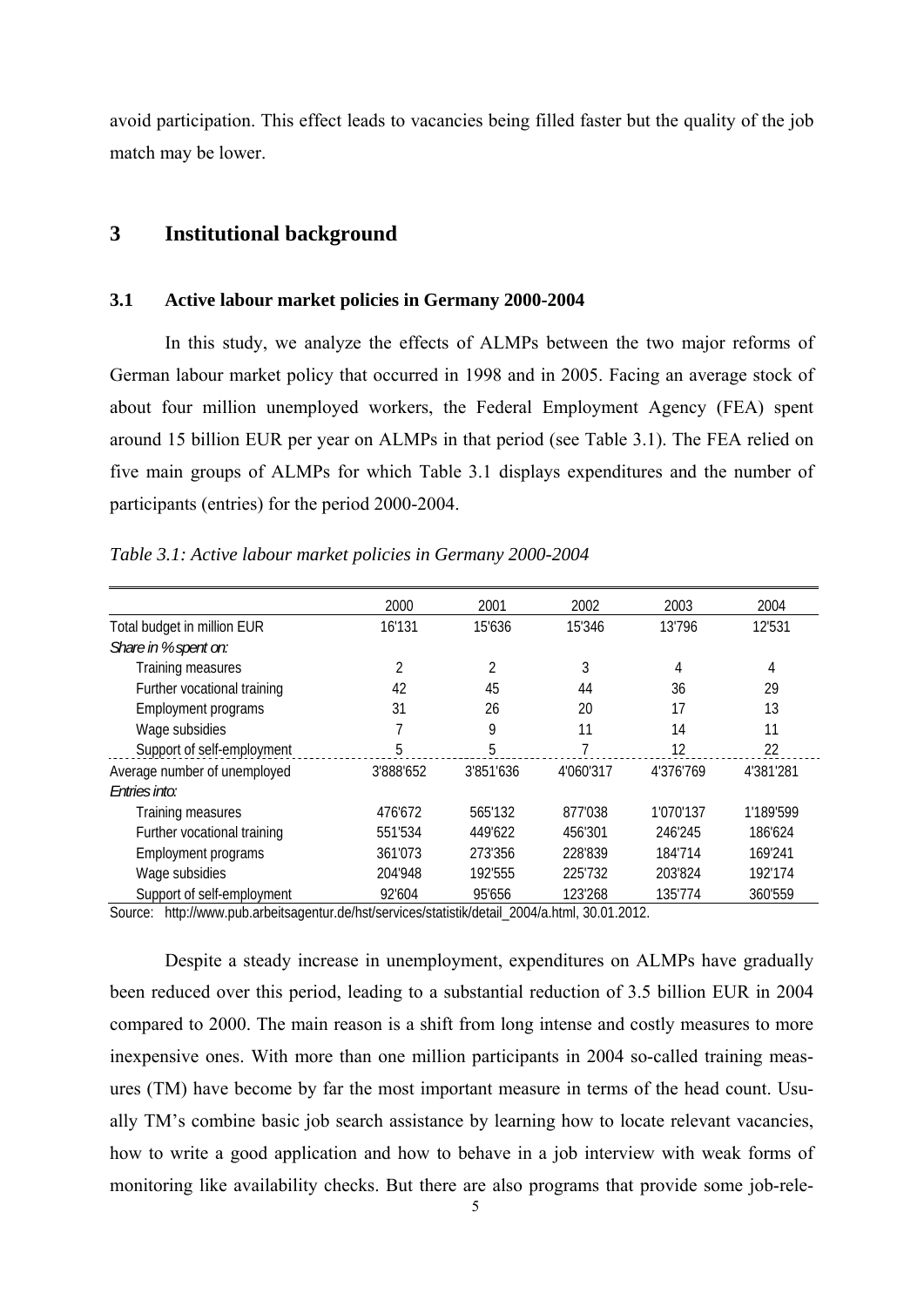vant skills, like training for using computer software. Durations are short with 1-2 months on average and are limited to 3 months at maximum. This is why expenditures are low and make up only 4% of the total budget despite the large number of participants. Another program that has gained importance is the support of unemployed who want to become self-employed. Facing a persistent labour demand deficit, the FEA increasingly encourages foundation of small businesses by unemployed workers, mainly by providing income support to bridge the time until the business becomes profitable. Due to lack of data we do not consider this measure in our analysis. It appears also to be of little relevance to firms with respect to their hiring opportunities.

Further vocational training (FVT) is the most important measure in Germany in terms of expenditures although its role is diminishing. In the period we consider expenditures have been reduced by more than 45%, and the number of participants declined by about two thirds. This program provides intense job-related training. The aim is to remove or reduce the mismatch between the skills of unemployed workers and what is demanded by the market. With durations of up to two years, the programs can be very costly. There is however substantial variation in both contents and durations. In the analysis we therefore distinguish four different types of FVT: For the first group of training programs which comprises the classical type of FVT combining class-room and varying amounts of on-the job training we distinguish programs with planned durations of up to and above six months in order to account for differences in the amount of human capital added. We separately analyze the most intense form of FVT which provides a formal vocational degree equivalent to a German apprenticeship degree and takes 1-2 years to complete (so-called degree courses). Finally, we consider FVT conducted in so-called practice firms. They provide occupation-specific on-the-job training by simulating either the commercial part of a company (administration, accounting, customer relations, etc.) or the manufacturing part.<sup>[3](#page-6-0)</sup>

The last major group of programs is subsidized employment which comprises two distinct subtypes. Using the first type, employers who hire unemployed workers for a regular job

 $\overline{a}$ 

<span id="page-6-0"></span><sup>3</sup> For the commercial part, practice firms trade *virtual* goods and services with each other to provide realistic conditions for participants, who are the practice firm's employees. The skills so obtained correspond to what is required for the specific job held within the practice firm (e.g., that of an accountant). For the manufacturing part, courses in practice firms are heterogeneous and range from specialist training in technical professions to obtaining a driver's license for special vehicles to simply practicing the craft of a carpenter.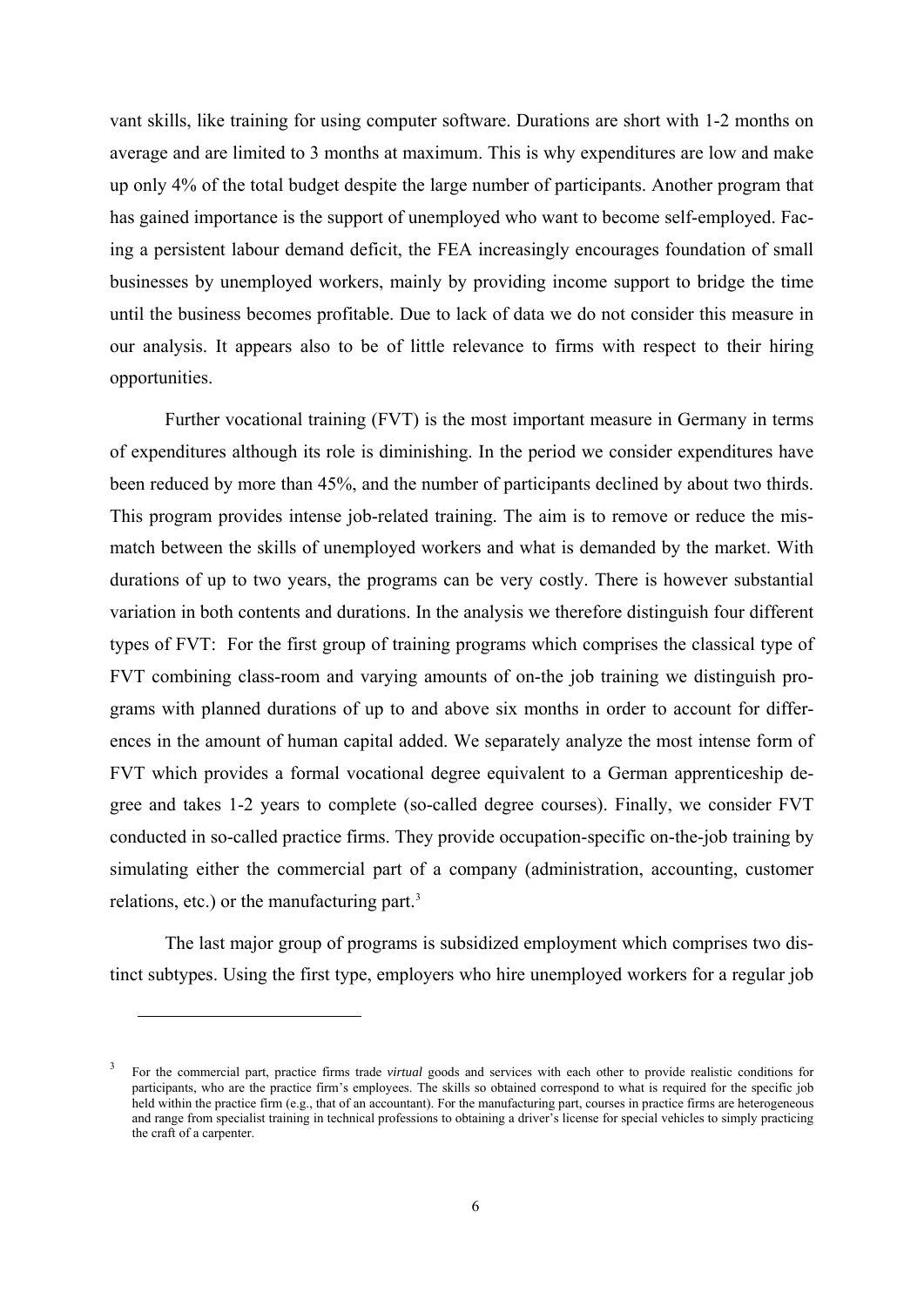may receive time-limited wage subsidies to compensate for the training investments required due to the initial deficits in the productivity of these former unemployed workers. The use of these subsidies has been quite stable over the period 2000-2004. The second program type consists of so-called employment programs. They offer subsidized non-market jobs with the aim of both providing some additional income, and maintaining the employability of unemployed workers through daily routines, social contacts, on-the-job learning, etc.. Durations are usually around one year and up to 100% of the remuneration the workers receive is subsidized which makes these programs the second most expensive. Over time the importance of this measure has declined substantially which is reflected in the number of participants, which has more than halved from 2000 to 2004.

#### **3.2 Regional implementation of ALMPs**

In order to identify the effects of the supply of participants in different types of ALMPs on firm outcomes we exploit that there is a variation in the use of ALMPs that is exogenous to firm performance. This variation is coming from the fact that the hiring regions of firms do not coincide with the administrative regions for which the decisions on the local mix of ALMPs are made. In the following we describe this decision process based on Blien (1998), Mosley, Schütz, Schmid, and Müller (2003), Schütz and Mosley (2005), and Yankova (2010).

In the second half of each year the Federal Employment Agency decides on the total budget available for ALMPs in the next calendar year. It also defines some overall policy objectives and corresponding guidelines for the use of different types of ALMPs, e.g. whether the focus should be on qualification or subsidized employment. The FEA then decides on which share of the total budget will be distributed to the 10 regional headquarters. This decision is based on the size of the region and local labour market conditions, in particular on employment growth, unemployment and long-term unemployment ( $\geq 1$  year) rates, as well as the share of exits from unemployment. The regional headquarters then decide on the budget for each local employment agency (LEA) based on similar criteria. They also define overall policy objectives and targets for the coming year and issue guidelines for the use of ALMPs in order to reach these goals. In December the budgets, policy objectives and general guidelines for the coming year are fixed for each local employment agency. At the beginning of the following year the local employment agencies decide on their individual strategies and on which share of their budget to spend on the different types of ALMPs. Since most services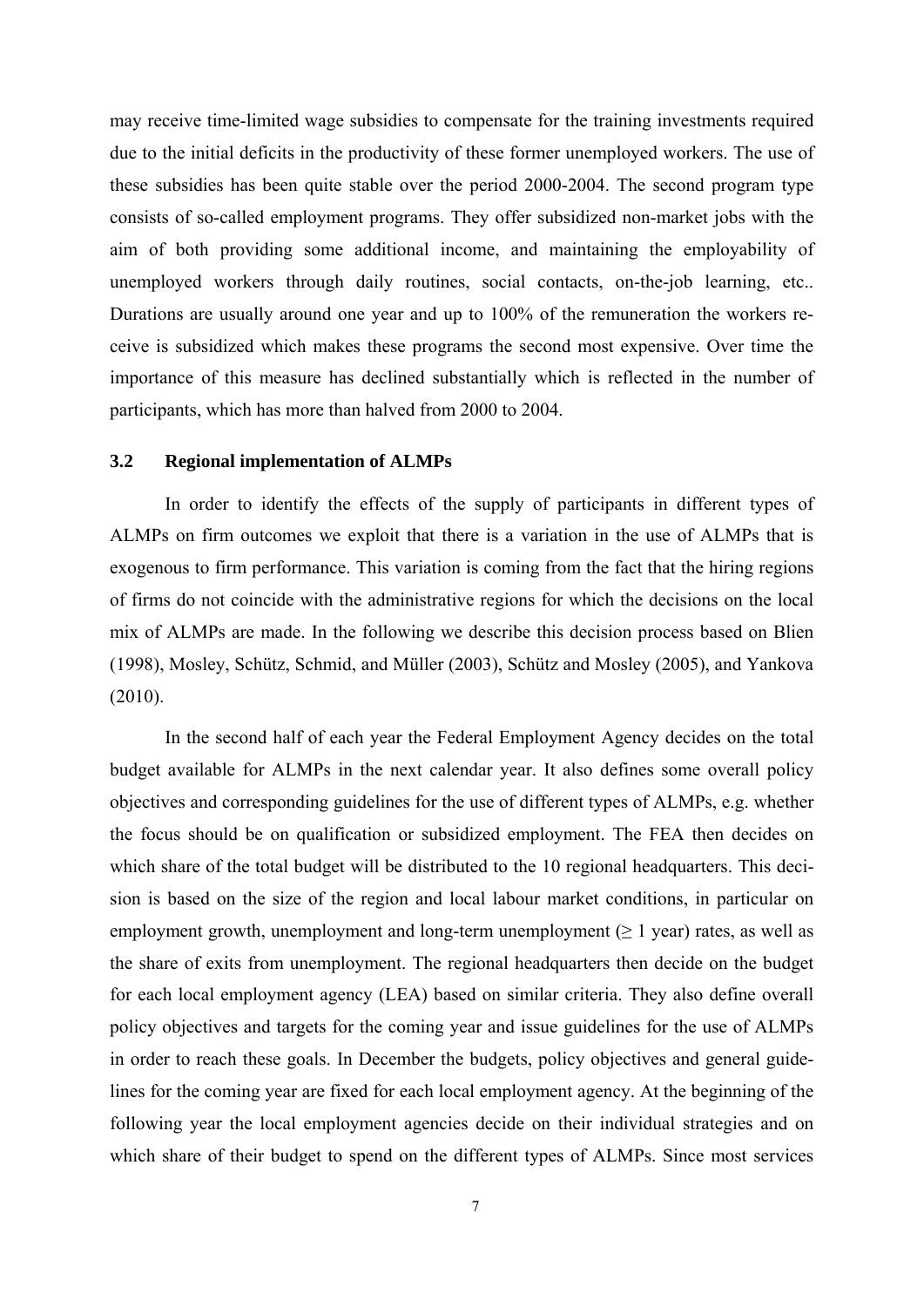have to be purchased in advance from external providers, adjustments in the use of ALMPs only happen with some slack.

Within the overall guidelines issued by the FEA and the regional headquarters, the single LEA decides autonomously on the use of different activation measures. The population the LEA serves is limited to those unemployed workers who live in the area of their responsibility. This is helpful for our identification strategy because due to clustering of households with similar socio-economic status in certain areas, neighbouring LEAs may differ substantially in their use of ALMPs due to the differences in their clientele (as well as their preferences). In Table 3.2 we provide exemplary evidence for this. The neighbouring cities of Berlin and Potsdam form one local labour market that is served by 6 different LEAs. People living in this region can easily commute to any place within this area. In Table 3.2, we report the share of unemployed workers participating in the four types of ALMPs and for the period we will consider in the empirical analysis (2001-2003).

*Table 3.2: Regional variation in ALMPs for the Berlin/Potsdam labour market 2001-2003* 

|                          | Training measures |      |      | Further vocational training: |      |      |      | <b>Employment programs</b> |      |      | Wage subsidies |      |  |
|--------------------------|-------------------|------|------|------------------------------|------|------|------|----------------------------|------|------|----------------|------|--|
|                          | 2001              | 2002 | 2003 | 2001                         | 2002 | 2003 | 2001 | 2002                       | 2003 | 2001 | 2002           | 2003 |  |
| Potsdam                  | 1.8               | . .5 | 2.8  | 8.2                          | 7.5  | 4.6  | 5.7  | 5.1                        | 4.6  | 3.6  | 5.3            | 4.7  |  |
| <b>Berlin South</b>      |                   | 1.3  | 2.1  | 8.1                          | 7.1  | 4.7  | 7.0  | 5.9                        | 5.5  | 3.3  | 3.0            | 3.4  |  |
| <b>Berlin South-West</b> | 0.7               | 1.2  | 1.7  | 7.3                          | 6.8  | 5.2  | 6.0  | 6.1                        | 5.2  | 3.3  | 4.3            | 3.8  |  |
| Berlin North             | 0.7               | 1.0  | 1.1  | 7.4                          | 6.7  | 3.7  | 4.4  | 4.2                        | 3.5  | 1.9  | 2.8            | 3.1  |  |
| Berlin Middle            | 1.1               | 0.8  | 1.7  | 8.1                          | 6.0  | 4.2  | 7.2  | 5.1                        | 4.6  | 2.1  | 2.0            | 1.6  |  |
| <b>Berlin East</b>       | 1.0               | 0.9  | 1.4  | 7.5                          | 7.3  | 4.7  | 7.3  | 5.5                        | 4.3  | 21   | 1.8            | 2.2  |  |

Note: Participants as a fraction of the unemployed calculated as (average number of participants \* 100) / (average number of participants + average number of unemployed). Source: *Eingliederungsbilanzen* published on http://www.pub.arbeitsagentur.de/hst/services/statistik/detail\_2004/a.html, 30.01.2012.

Table 3.2 shows substantial variation in the use of different ALMPs. Taking the 2003 figures, the share of unemployed participating in training measures for example is 1.5 times higher in Potsdam than in Berlin North. For wage subsidies, the share is 3 times higher in Potsdam than in the LEA with the lowest share, Berlin Middle. Berlin South strongly focuses on the use of employment programs, while Berlin South-West emphasizes further vocational training. Since all 6 LEAs are operating in the same labour market, this variation is induced by the different clientele each LEA serves and by different strategies (preferences) followed by each LEA. Thus, conditional on the composition and performance of the local labour market, this variation in the use of ALMPs can be regarded as exogenous to the performance of a firm operating in this labour market, as long as it does not employ a significant share of the local work force and thus influences indirectly (or directly) the decisions of the LEA. In the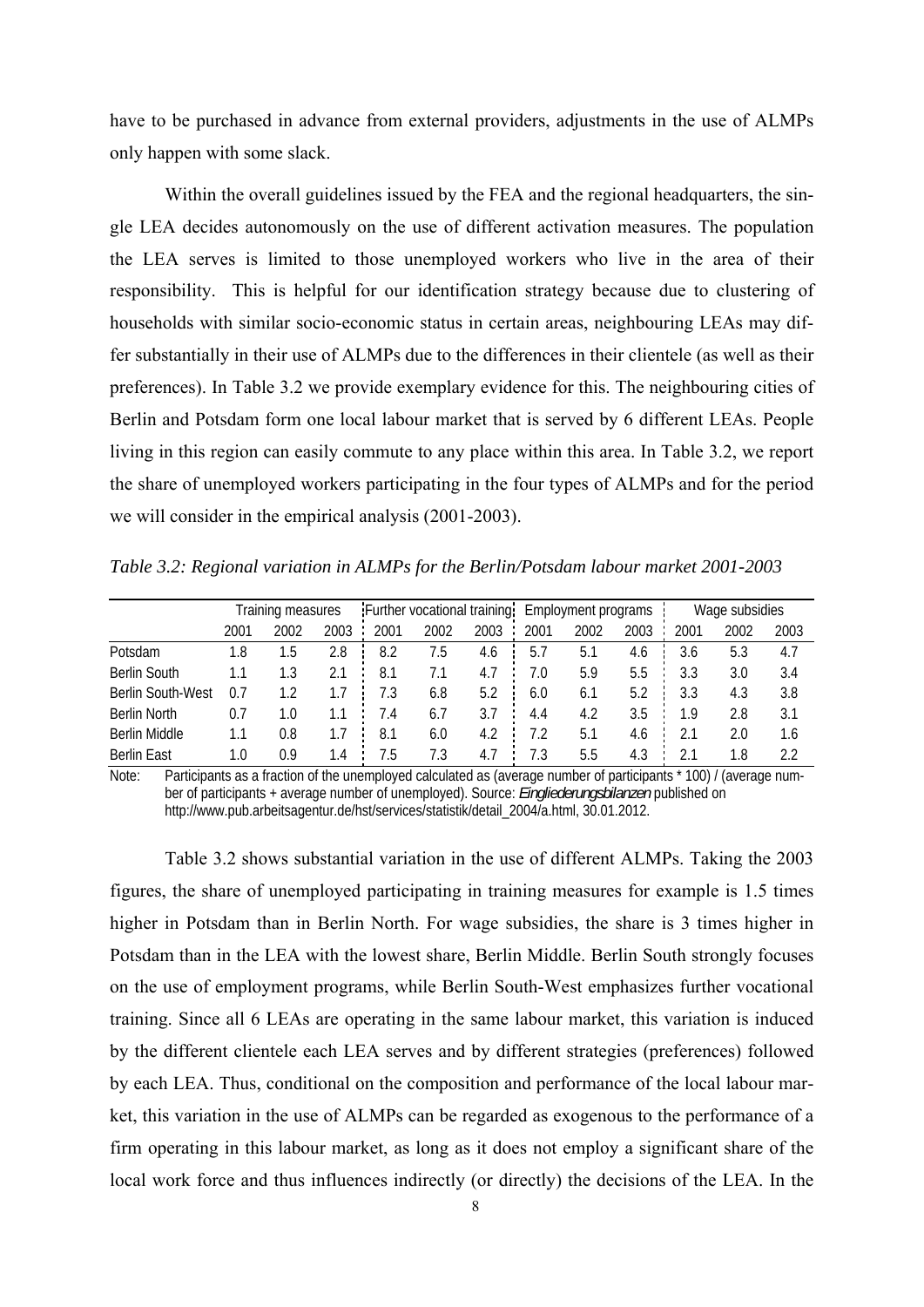next section we describe in detail how we exploit this variation of regional ALMP for the identification of the effect of ALMP on the economic outcomes of the firms.

## **4 Empirical strategy**

#### **4.1 Basic idea for identification**

The identification strategy is based on the following intuition: Suppose that there are two firms that are located in different communities and therefore have different 'hiring regions' (i.e. the regions from which firms draw their work force; to be defined exactly below). Suppose further that these firms are comparable in terms of their characteristics (size, age, industry, composition of employees, etc.) as well as the characteristics of the local labour market in which they are hiring (GDP, unemployment, industry structure, composition of workforce, etc.). We exploit the fact that despite their similarity and comparable labour market conditions in their (potentially overlapping) hiring regions, both firms face different supplies of participants in different types of ALMPs for reasons that are exogenous to the firms' performance. Exogeneity is coming from three sources which are related to the fact that the firms' hiring regions do not perfectly coincide with the area of responsibility of a single LEA: Firstly, the workers living in the firms' hiring regions are served by different LEAs. This induces variation in ALMPs of the hiring regions due to differences in activation strategies that are unrelated to local labour market conditions, e.g. the preferences of the LEA's directors, or originate from different regional clustering of the type of clientele each LEA serves despite comparable composition of the workforce in both hiring regions (see Section 3.2). Secondly, a non-negligible fraction of the workers served by a single LEA lives outside a firms hiring regions. This implies that the LEA's policy is at least partially determined by factors outside a firm's hiring region. Thirdly, the firms' employees make up only a small part of the workforce served by the relevant LEAs. This implies that a single firm should have a negligible impact on the LEAs' active labour market policy.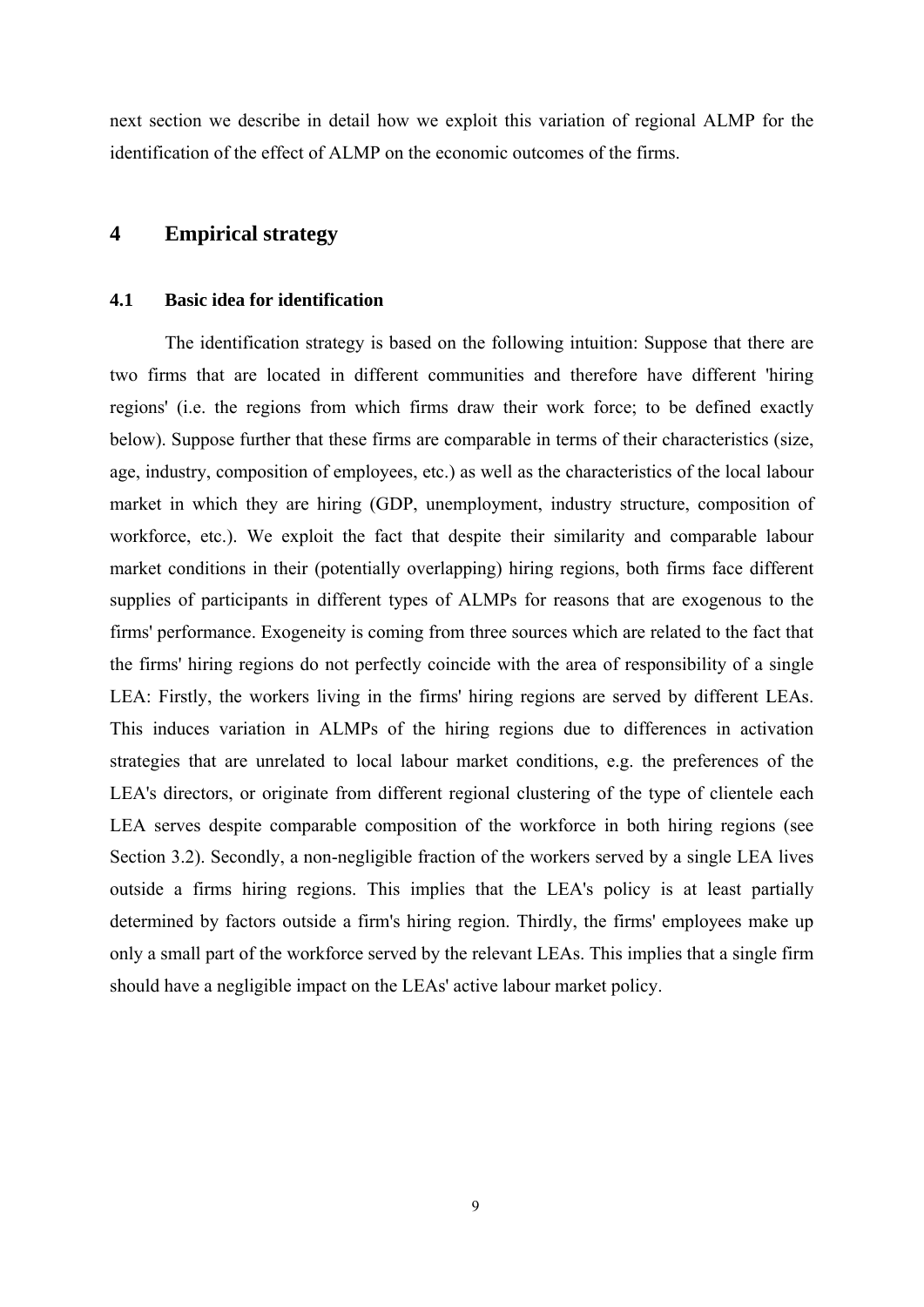#### **4.2 Data**

The main data used in this study is a linked employer-employee dataset that combines information from several sources. It covers all establishments<sup>[4](#page-10-0)</sup> in non-seasonal sectors that have at least 100 employees on June 30, 2000, and that participated in the IAB Establishment Panel in 2000. In total, we observe 2979 establishments in our baseline year 2000. For each of those establishments there is yearly aggregate information about all employees (so-called IAB Establishment History Panel, EHP) for the period 1990-2008. Based on the social insurance records of the employees for each establishment there is information about the composition of its employees as of June 30, each year, in terms of gender, age, nationality, education and type of job, as well as measures of earnings, tenure, and turnover. Furthermore, for all employees of the sampled establishments the data from the IAB's Integrated Employment Histories (IEB) for the period 1990-2008 is available as well. This administrative database combines the social insurance records for employed workers, the unemployment insurance records, the program participation register, and the jobseeker registers of the local employment agencies. Finally, this database is merged with the IAB Establishment Panel (EP), a large yearly representative panel of establishments in Germany that started in 1993 for West Germany and in 1996 for East Germany. It includes rich information about the characteristics, policies, and performance of the participating establishments.

To characterize local labour markets we also use two additional datasets. Firstly, we merge to our data with detailed county-level information on population density, rurality/urbanity, migration, commuting, public transport, infrastructure, economic performance like GDP growth, and earnings from INKAR (2004). Secondly, we use the Integrated Employment Histories (IEB 1990-2008) containing a large representative sample of employed and unemployed German workers. This dataset allows characterizing the local workforce of each community in a very detailed way. In particular, since the IEB includes the administrative records from the LEAs, unemployment insurance and social insurance, in fact we observe the same information about the local workforce as the LEAs when they make their decisions on the use of different ALMPs. This is crucial for identification, because it allows controlling for the characteristics of the local workforce that determine both local ALMPs and firm performance.

 $\overline{a}$ 

<span id="page-10-0"></span><sup>&</sup>lt;sup>4</sup> We use the terms establishment and firms interchangeably in the following.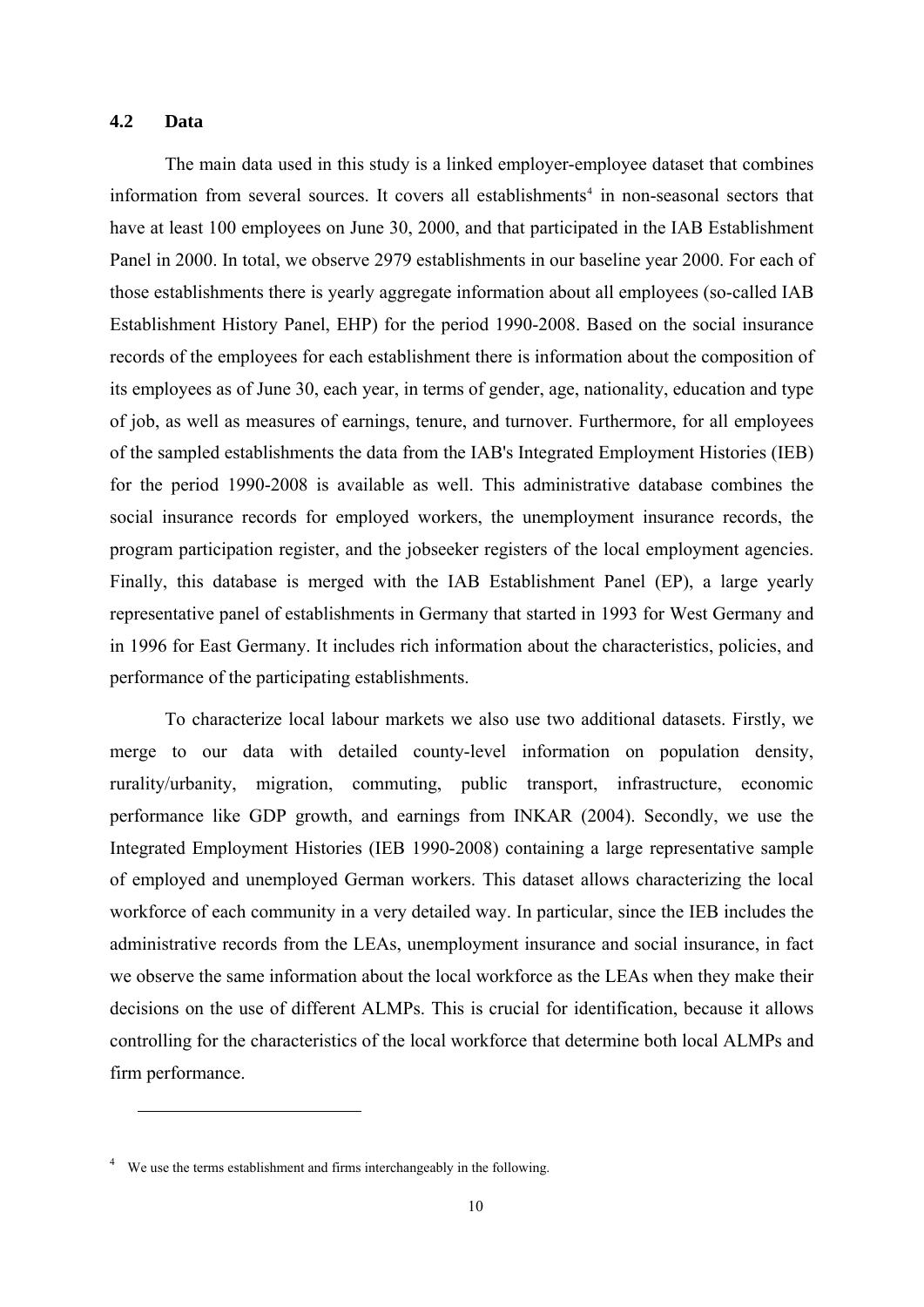The time frame used for the analysis is as follows: The baseline year for our analysis is 2000, the year when firms are sampled. Data from this year as well as from earlier years is used to measure control variables and 'pre-treatment' outcomes. The 'treatments', i.e. the firms' exposure to different ALMPs, are measured for the period  $2001-2003$ .<sup>[5](#page-11-0)</sup> Firm outcomes are measured from 2004 onwards. Available outcome variables are recorded in two different sources. Based on the EHP it is possible to measure firm survival, firm size and growth, tenure, turnover, and temporary contracts annually for the period 2004-2008. Since the EHP is based on administrative records, the reliability of the information is high and there are no attrition problems except when a firm closes, an event that be influenced by ALMPs and is thus an interesting outcome in itself. All other outcome variables are calculated from the EP survey. Based on the 2004 survey we measure the firm's economic development over the last year, the current composition of the workforce and current hiring in the year 2004, as well as expected personnel problems in the following two years. The 2005 survey allows the measurement of profitability and investments for the year 2004, as well as of the state of the firm's technical equipment. All information coming from the EP is self-assessed. Moreover, there is survey attrition. All 2979 firms in our sample answered the survey in 2000. For, respectively, 47% and 44% of them we observe the outcomes in the 2004 and 2005 surveys. This includes item non-response, which is negligible, though (0-5%). Thus, attrition is substantial. However, in Section 5.2 we will provide evidence showing that survey nonresponse is unrelated to the ALMP considered.

#### **4.3 Hiring regions and firm-specific exposure to different ALMPs**

As discussed in Section 4.1, the firm's hiring regions and how they overlap with the areas of responsibility of the LEAs play an important role in our identification strategy. In the following we describe how these regions are defined and how they are used to construct measures of the firm-specific supply of participants in different ALMPs. We exploit that in the IEB contains information on both the community where a person works and the community where that person lives. Hence, it is known from which communities firms hire.

What we would like to measure is the region from which a firm potentially hires by assigning a firm-specific weight to each community by dividing the number of potential hires

 $\overline{a}$ 

<span id="page-11-0"></span><sup>&</sup>lt;sup>5</sup> Later years are not used because the decision process for the regional implementation of ALMPs changed in 2004.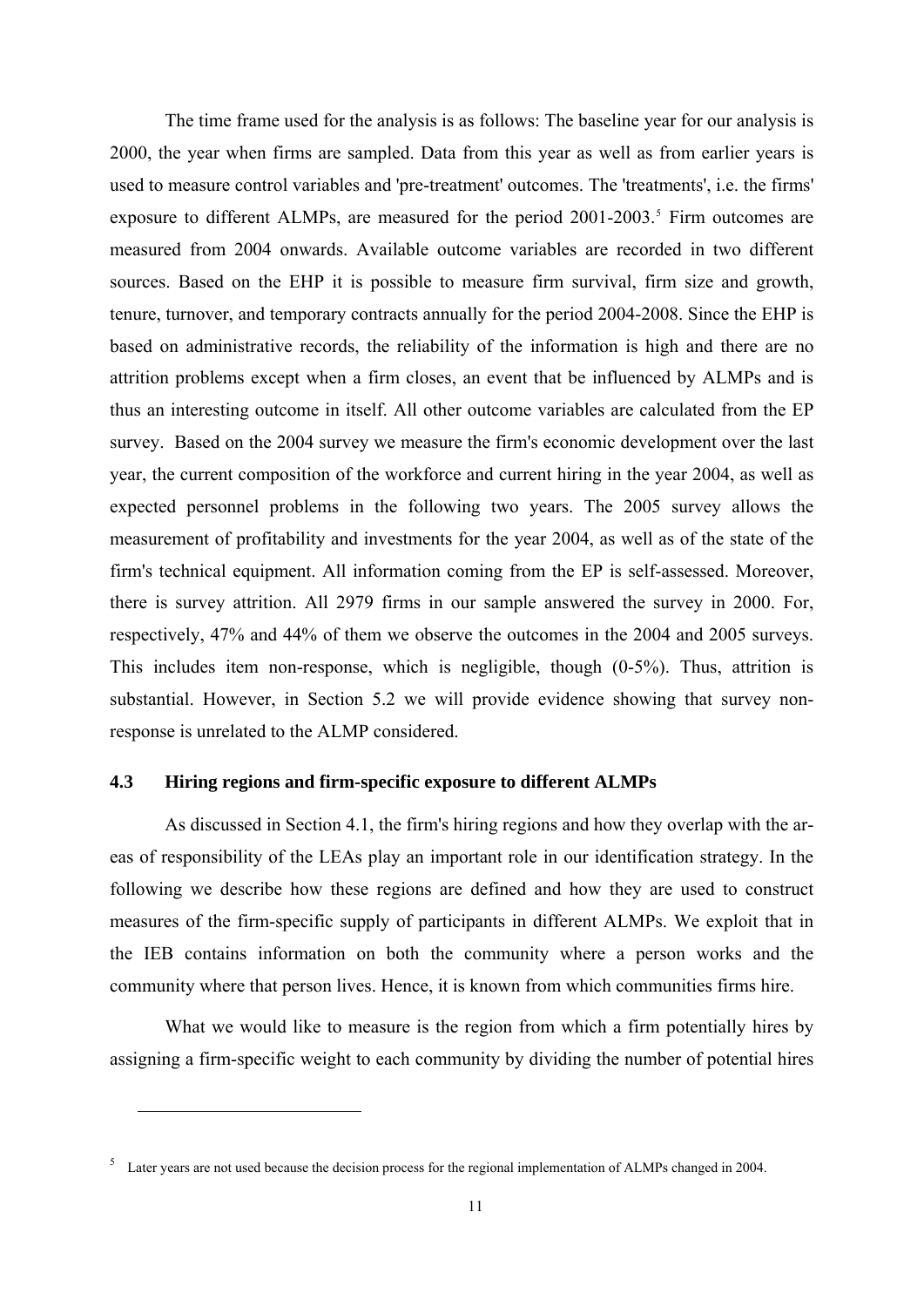of the firm from the community by the total number of potential hires by the firm. There are two ways to measure this with the data at hand. On the one hand, we could use pre-treatment information about the workers a firm actually hired in the past (i.e. before 2001). However, the community information is only available from 1999 onwards which implies that we could only use information from 1999-2000 to construct the hiring regions based on the firm's actual hiring decisions. Because the number of employees per firm is not very large (minimum: 100, median:  $245$ ,  $75<sup>th</sup>$  percentile: 499), and the time period that can be used is short, this procedure yields a very imprecise measurement of the community weights. Moreover, the discrepancy between actual and potential hiring regions could be quite large in this case.

To get a more precise measurement of the community weights and to better capture *potential* hiring opportunities, the following approach is implemented: Consider a firm that is located in community *i*. We use the IEB data, which is representative for German employees for the period 1999-2008, to check where all employees who work in community *i* live. We construct a weight  $w_{ij}$  for each community *j* that is equal to the number of workers hired from community *j* by firms located in community *i*, divided by the total number of hires by firms located in community *i*. Consequently, all firms that are located in the same community *i* are supposed to have the same potential hiring region. The weights sum up to one for each firm and can be interpreted as the long-run likelihood of obtaining job applications from a particular community. Although there will be some measurement error, this approach better captures the idea of how far a worker is willing to commute to work.<sup>[6](#page-12-0)</sup> Note that from the individual perspective, sending applications to particular firms should not be influenced directly by the firms' reaction to the local ALMP. Thus, in this sense the weights are exogenous.

Since it is known to which LEA each community belongs to, these weights are used to measure firm-specific exposure to different ALMPs. Because ALMPs are only relevant for applications received from the pool of unemployed workers we modify the community weights to account for skill differences in the pool of employed and unemployed workers. First, we calculate the weights conditional on the education level of the employees, i.e. education-specific community weights, *wije*. We distinguish three education levels: without vocational degree, with vocational degree and with college or university degree. We then

l

<span id="page-12-0"></span><sup>&</sup>lt;sup>6</sup> Our approach does not capture relocation in order to start a new job. However, since this is much more common for highskilled jobs, and since we are interested in hiring from the pool of - on average low-skilled - unemployed workers, the measurement error our approach might be subject to because of this should be negligible.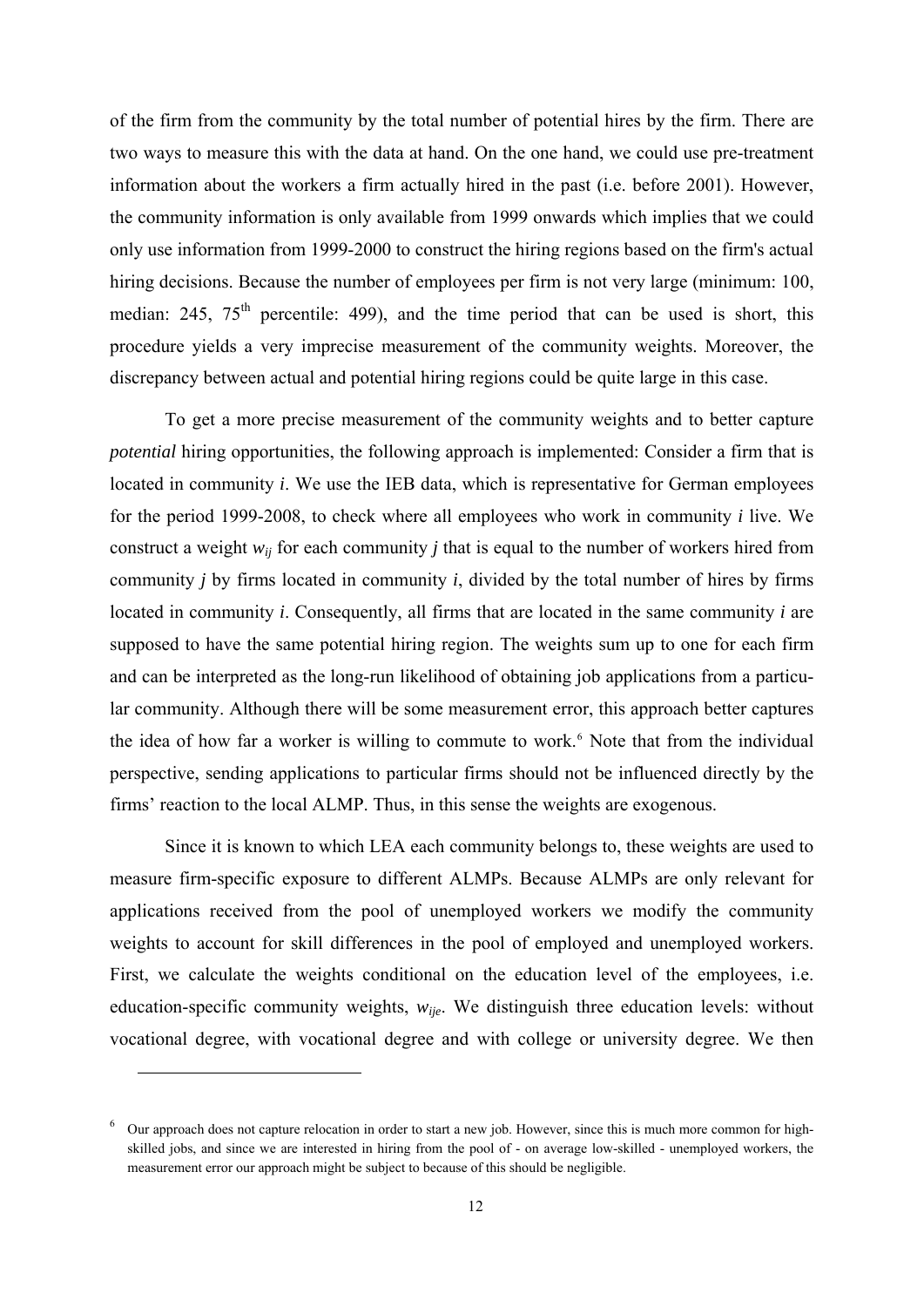community *j*:  $u_{je}$ . The modified community weights are given by  $\tilde{w}_{ij} = \sum_{e=1}^{3} w_{ij} u_{je}$ . They take calculate the share of *unemployed* workers with the corresponding education level in into account that for example low-skilled workers are over-represented among the unemployed. So if community *j* has a higher weight among low-skilled employees than overall, it is more relevant for hiring from the pool of unemployed workers. Hence, we will have  $\tilde{w}_{ij} > w_{ij}$ .

Denote by *sj* the supply of participants in a certain type of ALMP in community *j*, and by *J* the total number of communities. The supply in a given community,  $s_i$  is measured by using the number of completed courses in the period 2001-2003, or - if there is large variation in durations - by the number of participants weighted by the share of time within the treatment period 2001-2003 which they spent in the respective programs (see Table 4.1 for which measurement concept is used for the particular treatment). To obtain program shares we divide this number by the number of unemployed workers weighted by which share of the period 2001-2003 they have been unemployed. Using program shares ensures that we measure the relative importance of a given type of program independent of the level of unemployment in a community.

modified weights described above are applied:  $\tilde{d}_i = \sum_{j=1}^J \tilde{w}_{ij} s_j$ ,  $i = 1, ..., N$ . Unfortunately, the To move from the community-specific shares,  $s_j$ , to the firm-specific shares,  $\tilde{d}_i$ , the sample of 2979 firms is too small to exploit the total variation in  $\tilde{d}_i$  to estimate dose-response relations (like in Imbens, 2000). Therefore, we split the firms into two groups with high exposure to  $\tilde{d}_i$  ( $d_i = 1$  *if*  $\tilde{d}_i > a$ ) and low exposure to  $\tilde{d}_i$  ( $d_i = 0$ , *if*  $\tilde{d}_i \leq b, a \geq b$ ). In total we ana- $Pr(\tilde{d}_i > a) = 1/3$  and for  $d_i = 0$  we use  $Pr(\tilde{d}_i \le b) = 1/3$ . Firms in the middle third of the lyze the effect of high versus low exposure to 9 different types of ALMPs that are listed in Table 4.1 and have already been described in Section 3.1. As cut-offs for  $d_i = 1$  we use distribution of  $\tilde{d}_i$  are excluded from the analysis. We additionally contrast high exposure to long training (TR) and low exposure to short TR with the reverse combination. In this case, due to sample size requirements, we define high (low) exposure as firms above (below) the median of the distribution of  $\tilde{d}_i$ .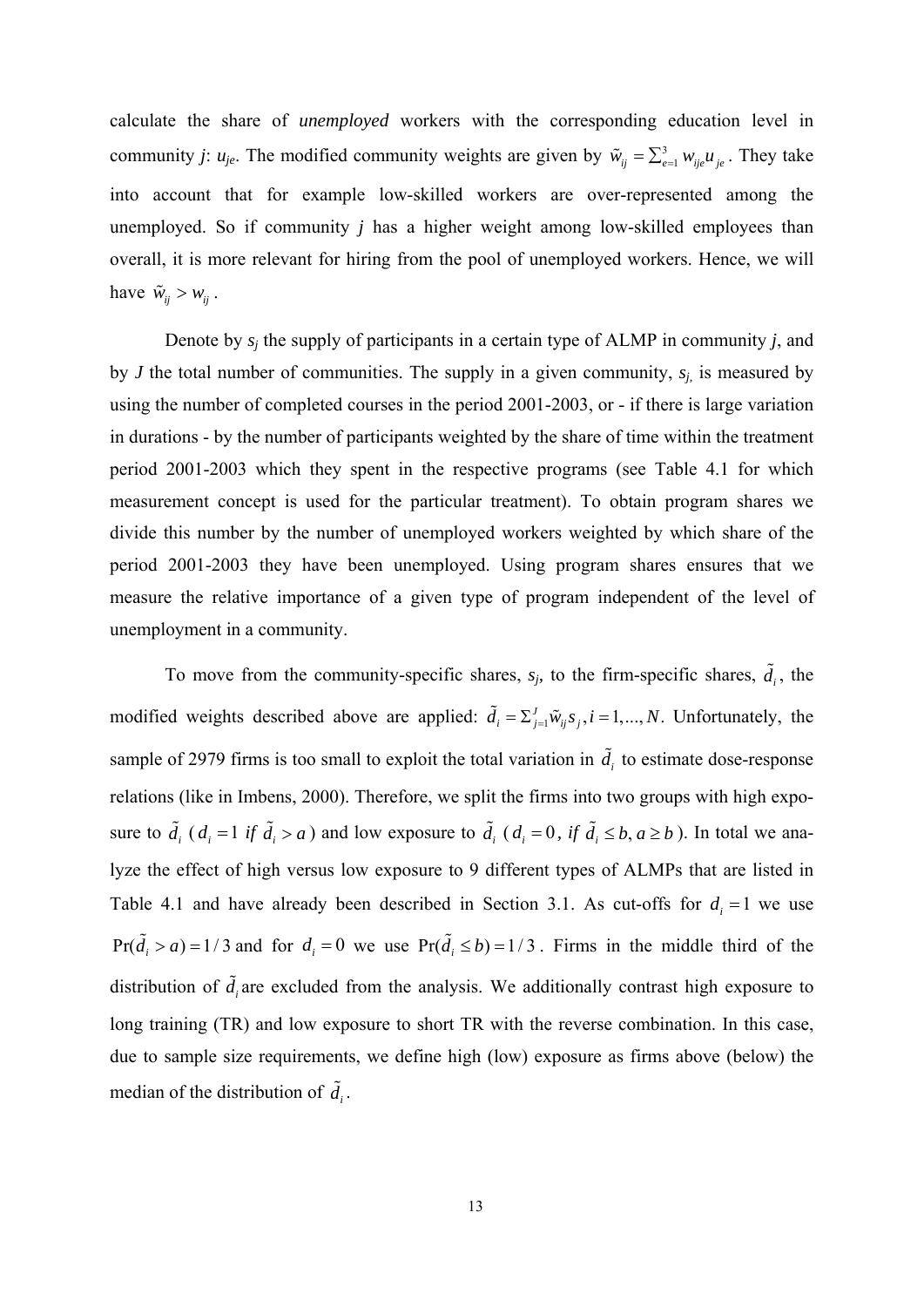*Table 4.1: Treatments* 

| No. | Acronym    | Description                                               | Measurement                       |
|-----|------------|-----------------------------------------------------------|-----------------------------------|
|     | SF.        | Subsidized employment                                     | Participants weighted by duration |
|     | ТM         | Training measures                                         | Number of completed courses       |
|     | Short FVT  | Classical FVT with planned duration of up to 6 months     | Number of completed courses       |
| 4   | Long FVT   | Classical FVT with planned duration of more than 6 months | Number of completed courses       |
|     | DC.        | Degree course (FVT that awards a vocational degree)       | Participants weighted by duration |
|     | PF         | FVT in practice firms                                     | Number of completed courses       |
|     | Short TR   | 2, 3 and 6 with planned duration of up to 6 months        | Number of completed courses       |
| 8   | Long TR    | 4, 5 and 6 with planned duration of more than 6 months    | Number of completed courses       |
|     | TR.        | TM, FVT, DC, PF                                           | Number of completed courses       |
| 10  | Long/Short | 7 vs. 8                                                   | Number of completed courses       |

In Table A.1 in the Appendix we describe the treatments considered in more detail. Here, we report separately for the firms coded as  $d=1$  and  $d=0$  in a given contrast the average program shares in the six distinct types of programs considered (treatments 1-6 in Table 4.1). This is informative about correlations in the use of different types of ALMPs and hence important for the interpretation of the treatments. The main message from Table A.1 is that except for some correlations with training measures (TM) and sometimes with subsidized employment (SE), the other dimensions of the ALMPs that are not used to define the respective treatment are very well balanced between treated and untreated firms. This means that the treatments we define have a relatively clear interpretation, because most of the other dimensions of the ALMPs are implicitly held constant. Correlations can only be found in the following cases: The use of TM is positively correlated with SE, short FVT, DC and PF but negatively correlated with long FVT. The use of SE does not vary much but there is some negative correlation with short FVT and DC in the latter treatments but not in the SE treatment itself.

Table 4.2 reports sample sizes and descriptive statistics for selected firm and regional characteristic by treatment status for each of the 11 treatments (for a full set of descriptive statistics see Internet Appendix I.2). Selectivity in terms of the composition of a firm's workforce is very small. We only report the share of female but differences in terms of age, education and type of shop are similarly small (see Internet Appendix I.2). With the exception of degree courses (DC) selectivity in terms of pre-treatment outcomes (firm size, turnover) and earnings is also small. Sometimes larger differences occur for firm size but especially the turnover measures are usually very similar for treated and untreated firms. For DC there are larger differences in firm size, tenure and earnings. Here selectivity is also highest with respect to the unemployment rate in the firms' hiring regions which shows a 5 percentage point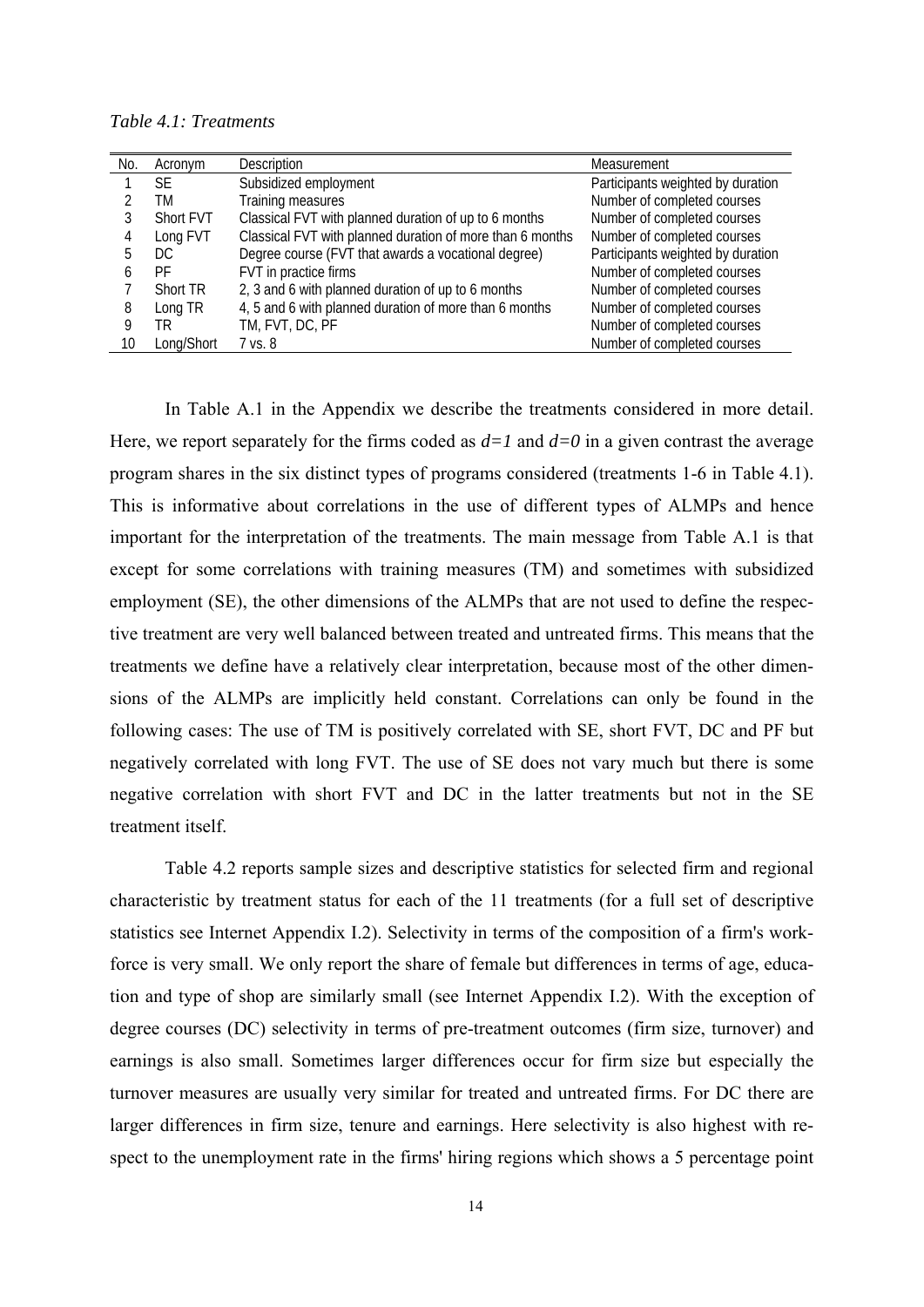lower rate for treated than for untreated firms. A similar difference can be observed for Short FVT. In contrast, the hiring regions of firms exposed to a high share of subsidized employment (SE) or training (TR) exhibit higher unemployment rates that those with low exposure. For the other treatments, unemployment rates are quite similar. The differences in the characteristics of the employed and unemployed workforce in the firms' hiring regions are similar to those in the unemployment rates (see Internet Appendix I.2).

| Treatment       | d N     | Employees | Females | Tenure | Entries | Exits | Temp | Earnings | UE rate | Rural | City |
|-----------------|---------|-----------|---------|--------|---------|-------|------|----------|---------|-------|------|
| $(1)$ SE        | 0 5 9 3 | 444       | .37     | 5.8    | .16     | .14   | .06  | 2790     | .13     | .24   | .12  |
|                 | 1 6 1 2 | 405       | .37     | 5.5    | .19     | .15   | .08  | 2700     | .17     | .28   | .25  |
| $(2)$ TM        | 0 853   | 457       | .38     | 6.3    | .18     | .16   | .06  | 2640     | .19     | .24   | .25  |
|                 | 1 880   | 377       | .40     | 6.2    | .18     | .16   | .07  | 2520     | .21     | .36   | .16  |
| (3) Short FVT   | 0 7 3 6 | 403       | .39     | 6.2    | .17     | .17   | .05  | 2490     | .22     | .27   | .24  |
|                 | 1 878   | 417       | .40     | 6.4    | .18     | .16   | .08  | 2640     | .18     | .34   | .17  |
| (4) Long FVT    | 0 591   | 410       | .36     | 7.2    | .15     | .14   | .06  | 2700     | .15     | .35   | .07  |
|                 | 1 609   | 490       | .37     | 7.1    | .17     | .16   | .06  | 2790     | .16     | .19   | .20  |
| $(5)$ DC        | 0 846   | 359       | .41     | 5.9    | .17     | .17   | .07  | 2460     | .23     | .35   | .22  |
|                 | 1 875   | 431       | .39     | 6.6    | .17     | .16   | .07  | 2670     | .18     | .30   | .21  |
| $(6)$ PF        | 0 854   | 408       | .40     | 6.0    | .18     | .18   | .07  | 2580     | .21     | .26   | .33  |
|                 | 1 880   | 378       | .40     | 6.2    | .18     | .17   | .08  | 2520     | .20     | .38   | .18  |
| (7) Short TR    | 0 758   | 457       | .38     | 6.3    | .18     | .17   | .06  | 2640     | .19     | .21   | .29  |
|                 | 1 878   | 369       | .41     | 6.2    | .18     | .16   | .07  | 2520     | .21     | .36   | .14  |
| (8) Long TR     | 0 5 9 2 | 401       | .37     | 7.0    | .16     | .14   | .06  | 2730     | .15     | .30   | .09  |
|                 | 1 546   | 463       | .38     | 7.1    | .17     | .16   | .06  | 2760     | .16     | .19   | .18  |
| $(9)$ TR        | 0 7 9 3 | 456       | .38     | 6.4    | .17     | .17   | .06  | 2640     | .18     | .23   | .27  |
|                 | 1 878   | 371       | .41     | 6.1    | .18     | .16   | .07  | 2490     | .22     | .38   | .14  |
| (10) Long/Short | 0 4 6 1 | 422       | .37     | 7.1    | .16     | .16   | .06  | 2730     | .16     | .26   | .09  |
|                 | 1 451   | 511       | .38     | 6.8    | .18     | .17   | .06  | 2850     | .16     | .12   | .29  |

*Table 4.2: Descriptive statistics by treatment and treatment status* 

Note: Treatments 1, 4, 8 and 10 only include West German firms. SE subsidized employment, TM training measures, FVT further vocational training, DC degree courses, PF practice firms, TR training. N = number of observations (establishments). All variables are measured in 2000 and calculated from the IEB or the EHP data. Tenure is measured in years, earnings in EUR per month. Females, entries, exits and temporary workers (Temp) are shares of employees. UE rate = number of unemployed workers / number of employed workers weighted by the spell duration in 2000 for each community and then aggregated using the firm-specific weights. Rural and City are community-specific dummies aggregated using the firm-specific weights.

However, selectivity is strong for all treatments with respect to the (weighted) share of rural and urban communities in the firms' hiring regions. It is important to note though that the small differences in pre-treatment outcomes indicate that the link between those regional differences and firm performance seem to be weak. This supports our argument that the differences in the local use of ALMPs are to a large extent driven by factors that are unrelated to firm performance, especially since the differences in the composition of the local workforce and labour market performance are also moderate to small.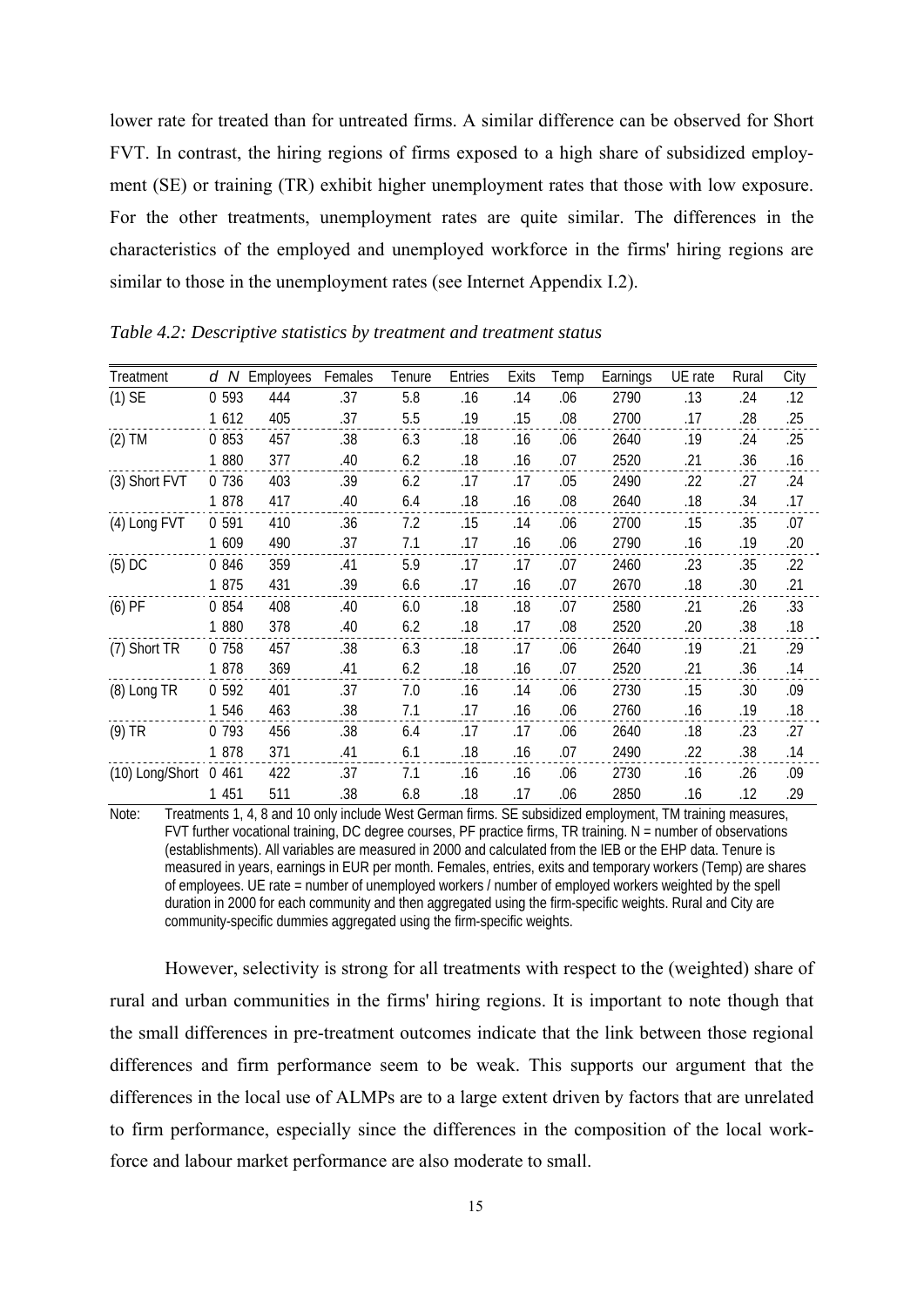Another lesson from Table 4.2 is that the firms for which the effects are estimated differ for each treatment (both in their number and their characteristics). Thus, if effects are heterogeneous, the effects obtained below are not directly comparable across treatments. In particular, for some treatments we only use West German firms (see note to Table 4.2). The reason is that the number of East German firms in one of the treatment groups is too small to allow capturing the relevant selectivity (lack of overlap in the covariate distributions, i.e. no common support). The full set of descriptive statistics in Internet Appendix I.2 shows how the firms considered in each treatment differ in detail.

#### **4.4 Plausibility of the identification strategy**

As discussed in Section 4.1, the basic idea for identification is that we condition on all variables that jointly determine the ALMPs conducted inside the firm's hiring regions as well as the firm's performance, and exploit that there is variation in these local ALMPs. This variation is induced by characteristics of areas outside the firm's hiring region which are administered by the same LEAs, or by overall differences in LEA strategies. As mentioned before, we impose the following three specific assumptions: (1) All characteristics of the firm and the firm's hiring region that are related to both firm performance and community-specific ALMPs within the firm's hiring region are observed.<sup>[7](#page-16-0)</sup> (2) The firm's hiring region does not completely coincide with the area of responsibility of a single LEA. (3) The firms' employees are a negligible part of the workforce served by the relevant LEAs.<sup>[8](#page-16-1)</sup>

The plausibility of assumption (1) hinges on the ability to capture the relevant differences in the economic performance of the firms' hiring regions as they are related to both firm performance and local ALMPs. We argue that this is possible with our data. Firstly, we observe a rich set of indicators for and predictors of economic performance on the county level: GDP growth, jobs per inhabitant, earnings, population density, rurality/urbanity, migration, commuting, public transport, travel time to next bigger city, and child care facilities. Second and most importantly, we observe the same administrative data for employed and unemployed workers in each community that is available to the LEAs when

l

<span id="page-16-0"></span> $\frac{7}{10}$  We also need common support in all these characteristics.

<span id="page-16-1"></span><sup>&</sup>lt;sup>8</sup> Implicitly we also assume that firms do not strategically choose their location to maximize the benefits from local ALMPs. This is plausible since location choices are long-term because of the fixed cost involved, while autonomous local policy variations are only possible very recently.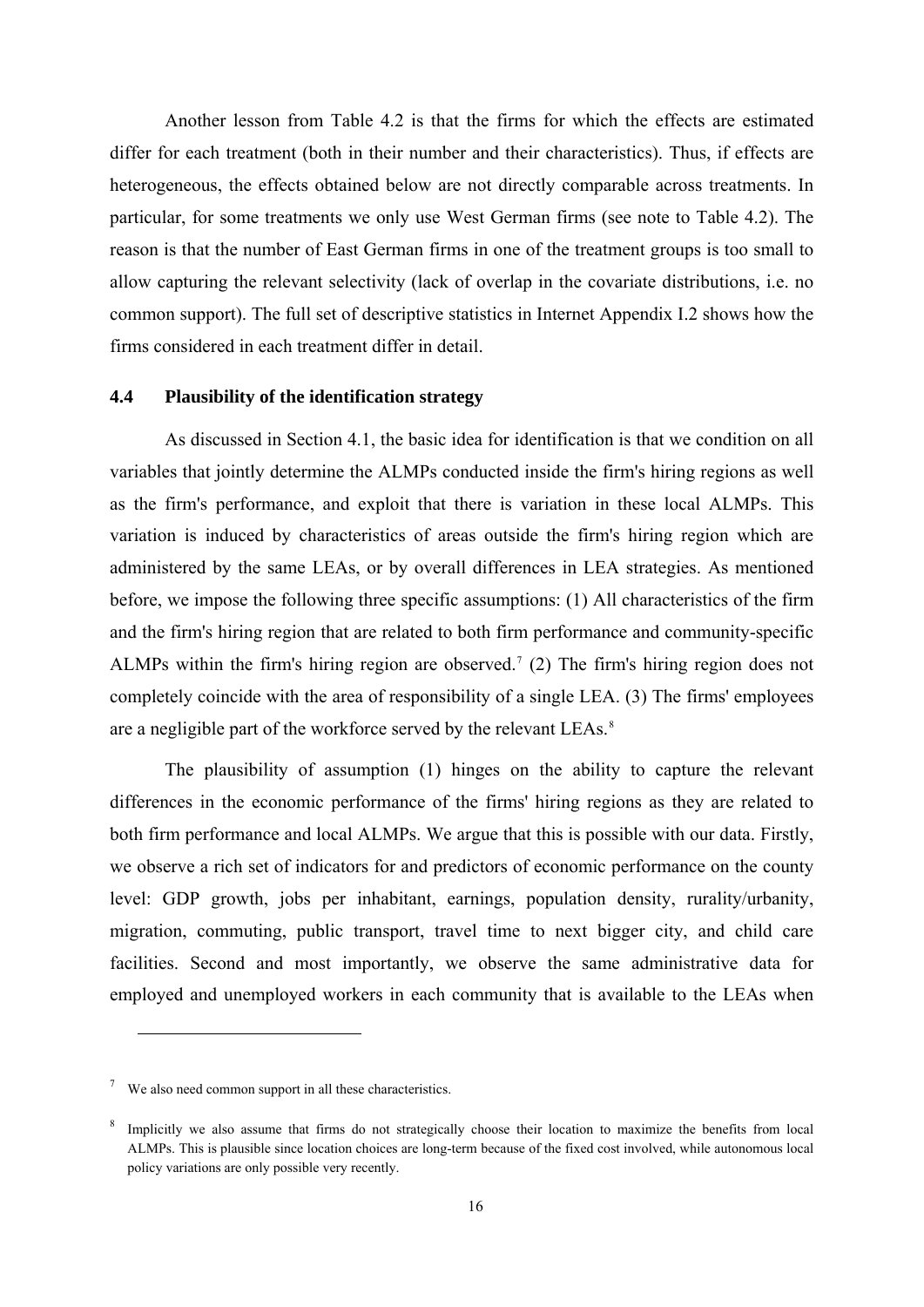making their decision on local ALMPs. This allows us to construct a large set of control variables that capture differences in the composition and evolution of both the employed and unemployed workforce of each community, in particular in terms of gender, age, nationality, education, occupation, industry, earnings and type of (last) job, unemployment rate, type and amount of income support during unemployment (see Internet Appendix I.2 for a full list of variables constructed from the different data sources).

We also control for firm characteristics, in particular for industry and the composition of the work force in terms of gender, age, education, nationality, earnings and the type of job. The reason is that the general economic performance of the hiring region may have different effects on firm performance depending on the characteristics of the firm, for example if the sector of the firm differs from the sector that dominates in the hiring region. A priori it is not clear whether one should also condition on pre-treatment outcomes like firm size and turnover. For example firm size is strongly related to a firm's ability to cope with adverse economic conditions and therefore to firm performance. Hence, it is an important confounder. However, if local ALMPs are correlated over time, pre-treatment outcomes may not be exogenous to future treatments. In the previous section, we have shown that for some treatment there are sizeable differences in firm size for treated and control firms. We therefore condition on firm size in 2000 but not on other pre-treatment outcomes. In Section 5.2 we discuss the role of pre-treatment outcomes for selection correction in more detail.

| <b>Number</b><br>of LEAs* | Number   | Percent | Cumulative<br>percent | Percentile | Weight of hiring region<br>in LEA region** | Weight of firm<br>in hiring region*** |
|---------------------------|----------|---------|-----------------------|------------|--------------------------------------------|---------------------------------------|
|                           | of firms |         |                       |            |                                            |                                       |
|                           | 36       | 1.2     | 1.2                   | 10         | .04                                        | .0004                                 |
| $\overline{2}$            | 79       | 2.7     | 3.9                   | 20         | .06                                        | .0007                                 |
| 3                         | 140      | 4.7     | 8.6                   | 30         | .08                                        | .0010                                 |
| 4                         | 173      | 5.8     | 14.4                  | 40         | .10                                        | .0012                                 |
| 5                         | 195      | 6.5     | 20.9                  | 50         | .14                                        | .0016                                 |
| 6                         | 211      | 7.1     | 28.0                  | 60         | .20                                        | .0021                                 |
| 7                         | 204      | 6.8     | 34.8                  | 70         | .28                                        | .0029                                 |
| 8                         | 182      | 6.1     | 41.0                  | 80         | .40                                        | .0042                                 |
| 9                         | 139      | 4.7     | 45.6                  | 90         | .74                                        | .0066                                 |
| 10                        | 128      | 4.3     | 49.9                  | Mean       | .25                                        | .0030                                 |
| $>10$                     | 1492     | 50.1    | 50.1                  | Maximum    | .84                                        | .0592                                 |

| Table 4.3: Overlap of a firm's hiring region with different LEAs |  |  |  |
|------------------------------------------------------------------|--|--|--|
|                                                                  |  |  |  |

Note: \* Number of LEAs with which a firm's hiring region overlaps. \*\* Sum of employees in communities in a firm's hiring region divided by the sum of all employees covered by the corresponding LEAs, calculated for each community in a firm's hiring region and then aggregated using the firm-specific weights. \*\*\* Sum of employees in firm divided by sum of employees in hiring region.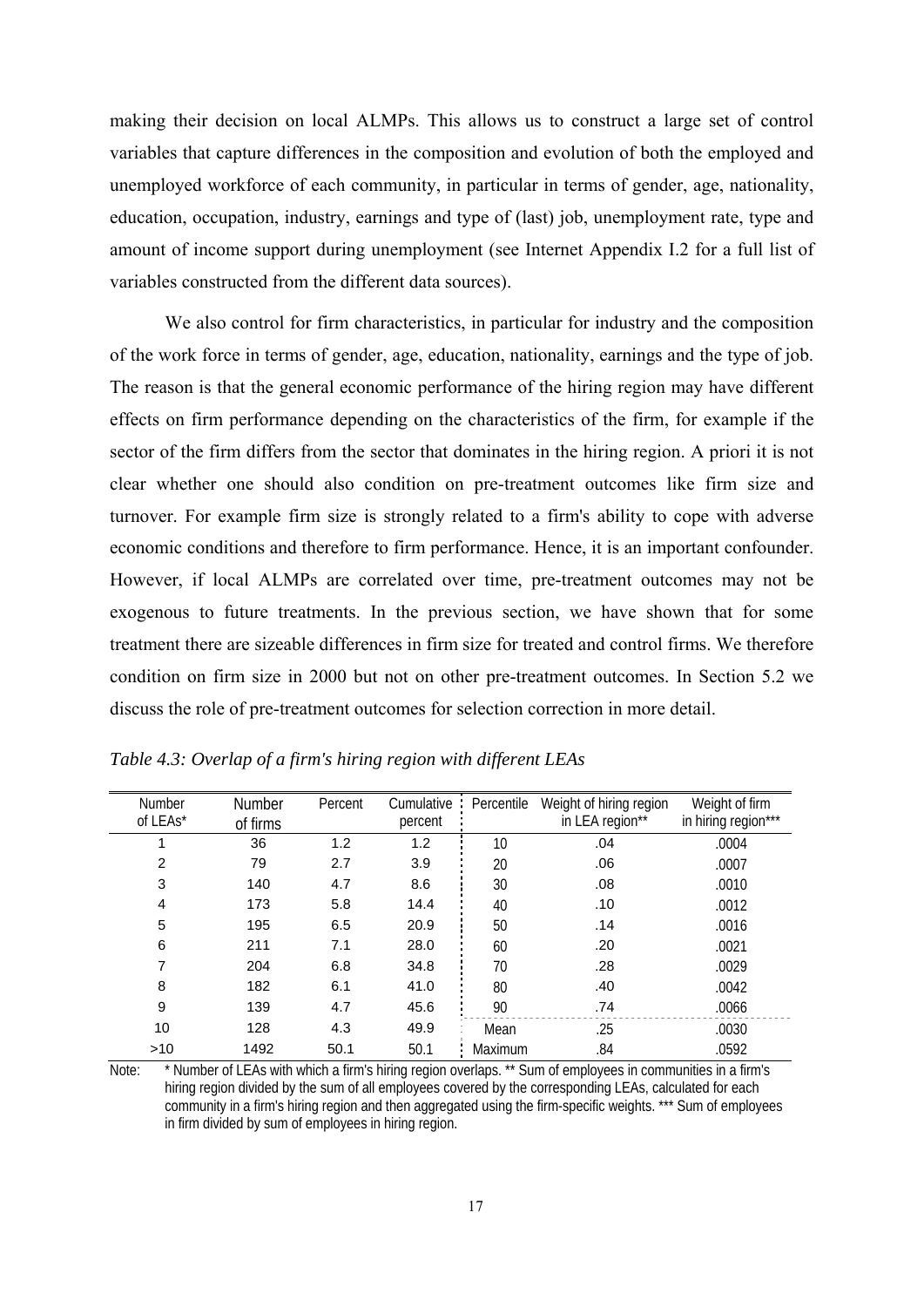In Table 4.3 we address the issue of the role of the firm's hiring region for the LEAs' decisions regarding the use of ALMPs (assumption 2), as well as the firm's impact on local ALMPs (assumption 3). In the first four columns we report summary statistics on how many LEAs overlap with a firm's hiring region. Only 36 firms or 1.2% of the sample overlap with only one LEA. More than 50% of the sample overlaps with at least 10 LEAs. Thus, local ALMPs inside the hiring regions are far from being dominated by the strategy of a single LEA. In column 6 of Table 4.3 we report summary statistics on how many employees live in communities inside the hiring region of a firm relative to all employees living in the area of responsibility of the LEAs that overlap with the hiring region. This provides a measure for how much of the ALMP of a LEA is determined inside rather than outside a firm's hiring region. For more than 80% of the firms this share is less than 50%. The mean is 25% and the maximum is 84%. Hence, there is no hiring region that completely coincides with a single LEA region and for the large majority of firms hiring regions do not dominate the workforce of the overlapping LEAs. Consequently, a large part of the LEAs' ALMPs is determined outside the hiring regions of the firms. For the small share of firms for whom the hiring region has a relative large weight we provide a sensitivity check in Section 5.2 where we exclude these firms. Column 7 of Table 4.3 finally shows that all firms have a negligible impact on local ALMPs, even inside the hiring regions. More than 90% of all firms employ less than 1% of workers in their hiring region.

In summary, Table 4.3 provides strong supporting evidence that both the firms and their hiring regions play no dominating role in determining the ALMPs of single LEAs. Table 4.3 also indicates that conditional on the firm-performance-related determinants of local ALMPs inside the hiring regions, there is room for sufficient exogenous variation that is induced by strategy differences due to overlap with multiple LEAs as well as by the workforce covered by the LEAs that lives outside the hiring region.

## **4.5 Estimation**

Estimation is straightforward because we face a standard so-called binary treatment framework where we condition on a large number of observables. For implementing the latter, matching on the propensity score is a standard method because its semi-parametric nature leads to desirable robustness properties and allows for effect heterogeneity (for a recent survey see Imbens and Wooldridge, 2009). We obtain the propensity scores for each treatment by estimating probit models using the respective treatment dummy as dependent variable and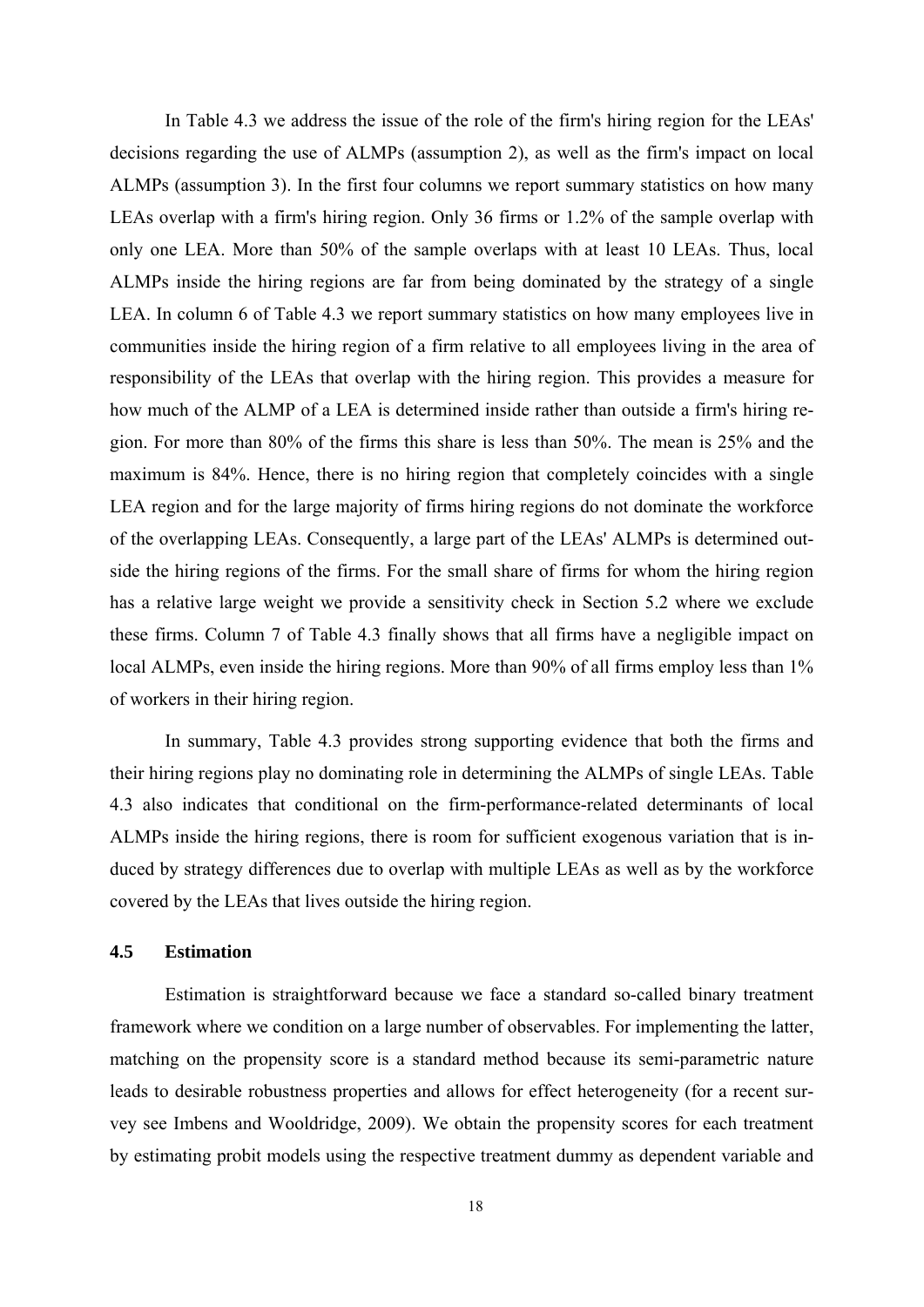characteristics of the firms and their hiring regions discussed in the previous sections as control variables. See Internet Appendix I.3 for the exact specifications and results. The models have been tested extensively against misspecification in terms of omitted variables, nonnormality and heteroscedasticity. The estimation results confirm the conclusions from the descriptive statistics in Section 4.3.

In a recent extensive Monte Carlo study Huber, Lechner, and Wunsch (2010) find that one particular estimator that combines weighted radius matching with bias-adjustment regressions performs particularly well. This estimator is used in this paper as well. Its details are provided in Internet Appendix IA.1. For inference we use the bootstrap by independently drawing firms and then bootstrapping the p-value of the t-statistic (1999 replications). Again, all details are relegated to Internet Appendix IA.1.

#### **5 Results**

In this section we present the average effects of the ten different treatments defined in Section 4.3 on various firm outcomes for the firms under investigation. As discussed in Section 4.2, outcomes are calculated from three different data sources and refer to different subsamples of firms depending on attrition. Moreover, as discussed in Section 4.3, the firms for which the effects are estimated differ across treatments. Consequently, the effects are not directly comparable across data sources and time periods for which outcomes are measured as well as across treatments. This has to be kept in mind when interpreting the results.

#### **5.1 Outcomes from administrative data**

In this section we present the main set of results. They are based on the outcomes measured in the administrative EHP data. This data source has the advantage that the information is available for all firms (no attrition) in the sample and has a high degree of reliability. Table 5.1 shows the effects of high or low exposure to different types of ALMPs on firm growth, form survival and turnover. For the sake of brevity, we focus on the short-run effects measured in 2004 and the longer-run effects of 2008. Results for all years from 2004 to 2008 are reported in Table I.5 in the Internet Appendix I.4. They confirm the findings discussed below.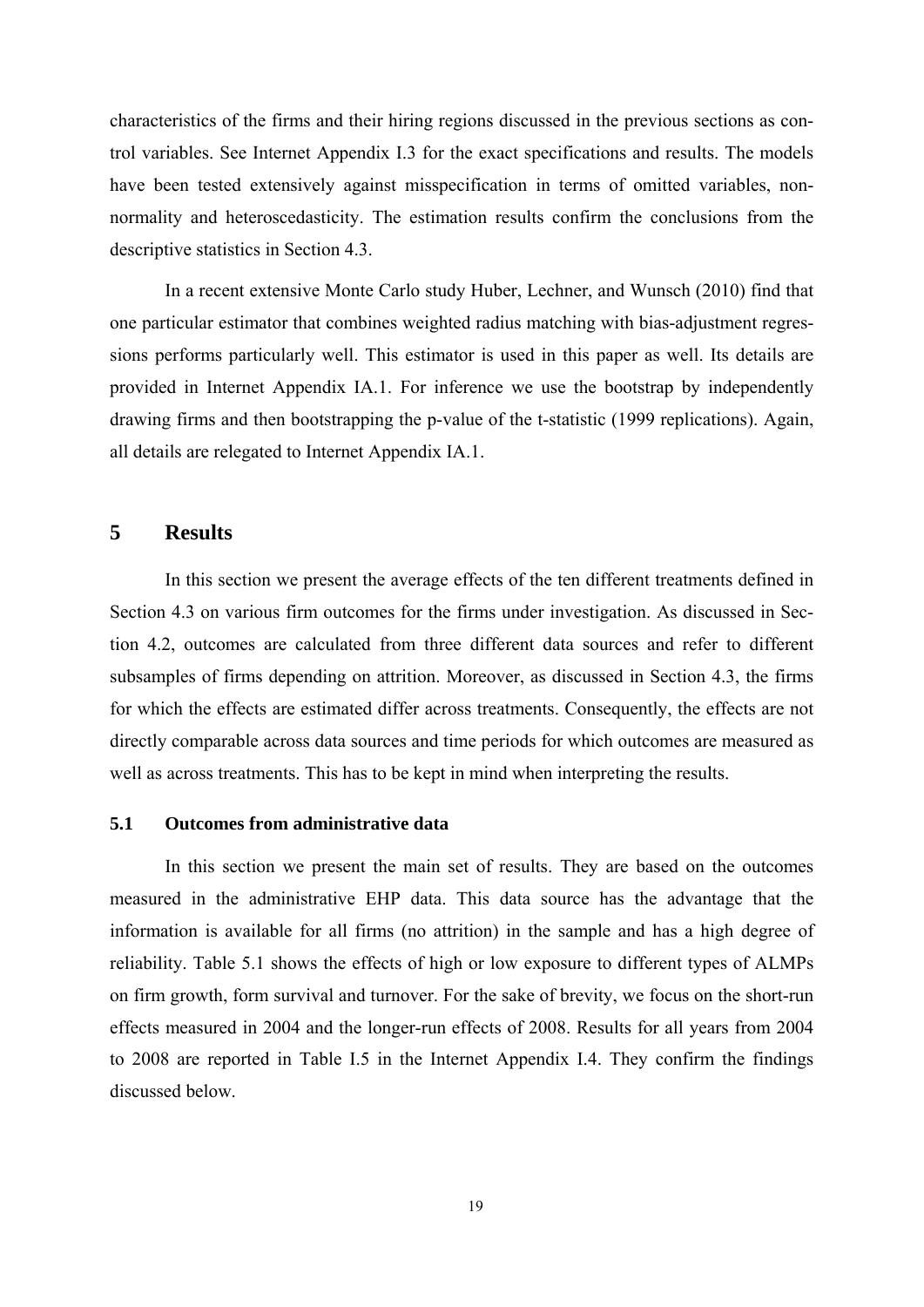|                          |      |          |         | Short      | Long       |         |         | Short   | Long    |         | Long vs. |
|--------------------------|------|----------|---------|------------|------------|---------|---------|---------|---------|---------|----------|
| Outcome                  | Year | SE       | ТM      | <b>FVT</b> | <b>FVT</b> | DC      | PF      | TR      | TR      | TR      | Short    |
| Firm size a              | 2004 | $-32.7$  | 17.0    | $-9.9$     | $-148.3$   | $-9.5$  | 14.5    | 14.2    | $-57.4$ | 9.9     | 3.2      |
|                          | 2008 | $-53.4$  | 29.3    | $-21.4$    | $-196.3$   | $-13.6$ | 33.3    | 25.6    | $-96.1$ | 1.9     | $-24.0$  |
| Growth in levels b       | 2004 | $-17.2$  | $-17.5$ | $-3.3$     | $-46.7$    | 1.8     | 6.4     | $-1.3$  | 7.5     | $-9.1$  | 35.1     |
|                          | 2008 | $-37.9$  | $-5.2$  | $-14.8$    | $-94.7$    | $-2.2$  | 25.2    | 10.1    | $-31.3$ | $-17.2$ | 7.8      |
| Firm closure             | 2004 | 1.7      | $-1.1$  | 2.1        | 0.6        | 2.0     | 0.5     | 0.8     | 0.1     | $-2.3$  | $-1.7$   |
| % points*100             | 2008 | 4.6      | 0.0     | 2.4        | 5.1        | 5.9     | $-0.5$  | 1.9     | 1.8     | 5.1     | $-1.8$   |
| Share exits <sup>c</sup> | 2004 | 0.0      | 1.8     | $-1.3$     | 2.2        | 1.6     | 0.3     | 1.9     | 0.2     | 3.8     | $-1.5$   |
|                          | 2008 | 2.2      | $-5.9$  | $-1.3$     | 6.6        | 2.6     | $-3.3$  | $-1.6$  | 0.8     | 0.5     | 7.1      |
| Share temporary          | 2004 | $-5.4$   | 18.3    | $-3.7$     | 19.8       | 15.7    | $-8.0$  | 16.0    | 13.2    | 35.1    | 7.2      |
| workers*100 d            | 2008 | 58.8     | $-59.4$ | 0.5        | 40.2       | 15.0    | $-35.8$ | $-11.7$ | $-14.4$ | 3.7     | 53.6     |
| Tenure in days:          | 2004 | 1.2      | 15.7    | 1.9        | $-86.6$    | 19.2    | 2.1     | 44.0    | $-32.7$ | 88.9    | $-164.7$ |
| 25% quantile             | 2008 | $-71.0$  | 32.7    | 20.5       | $-63.4$    | 5.0     | 96.5    | 3.6     | 131.0   | 135.3   | $-63.4$  |
| Tenure in days           | 2004 | $-36.9$  | $-94.1$ | 4.2        | $-209.3$   | 146.0   | 117.3   | 46.3    | $-6.5$  | 77.6    | $-275.4$ |
| median                   | 2008 | $-68.7$  | $-16.5$ | $-1.1$     | $-226.5$   | 110.7   | 309.1   | 84.1    | 131.5   | 243.4   | $-144.4$ |
| Tenure in days           | 2004 | $-192.6$ | $-54.9$ | 41.6       | $-347.8$   | 164.1   | $-43.6$ | 108.2   | 94.9    | 0.0     | $-602.3$ |
| 75% quantile             | 2008 | $-83.6$  | $-5.7$  | 8.1        | $-352.4$   | 169.9   | 276.0   | 89.3    | 147.8   | 159.9   | $-477.1$ |

*Table 5.1: Short and long-run outcomes from the EHP for the full sample* 

Note: SE subsidized employment, TM training measures, FVT further vocational training, DC degree courses, PF practice firms. TR training. <sup>a</sup> Number of employees. **b** Difference in number of employees relative to 2000. Number of exits in last year. d Workers not employed in firm on June 30 of particular year but in year before and in year after. *Italics* indicate significance at the 10% level, **bold** numbers indicate significance at the 5% level, and *bold numbers in italics* indicate significance at the 1% level.

We find that firms facing a higher share of subsidized employment programs are hurt in the long run. They shrink, employ a higher share of temporary workers and go out of business with higher probability. The results negate positive effects of these programs concerning the employability of local unemployed work force. This finding is in line with the literature on the (non-positive or even negative) effects of these programs for their participants (again see the meta study by Card, Kluve, and Weber, 2010; for Germany see Wunsch and Lechner, 2008, among others). These findings are more in line with theories that predict negative effects on the competitiveness of unsubsidized firms.<sup>[9](#page-20-0)</sup>

For short training programs which provide job search assistance or moderate human capital improvements (training measures, short further vocational training, short training in practice firms) we do not find any effects on firm performance. Hence, there is neither evidence for open vacancies being filled faster, nor for improvements in the quality of the pool of potential applicants and match quality. The former again confirms the findings from the

l

<span id="page-20-0"></span><sup>9</sup> Note again that this is not the effect for firms using the program, but for firms in hiring regions with a disproportionally high occurrence of the subsidized employment program.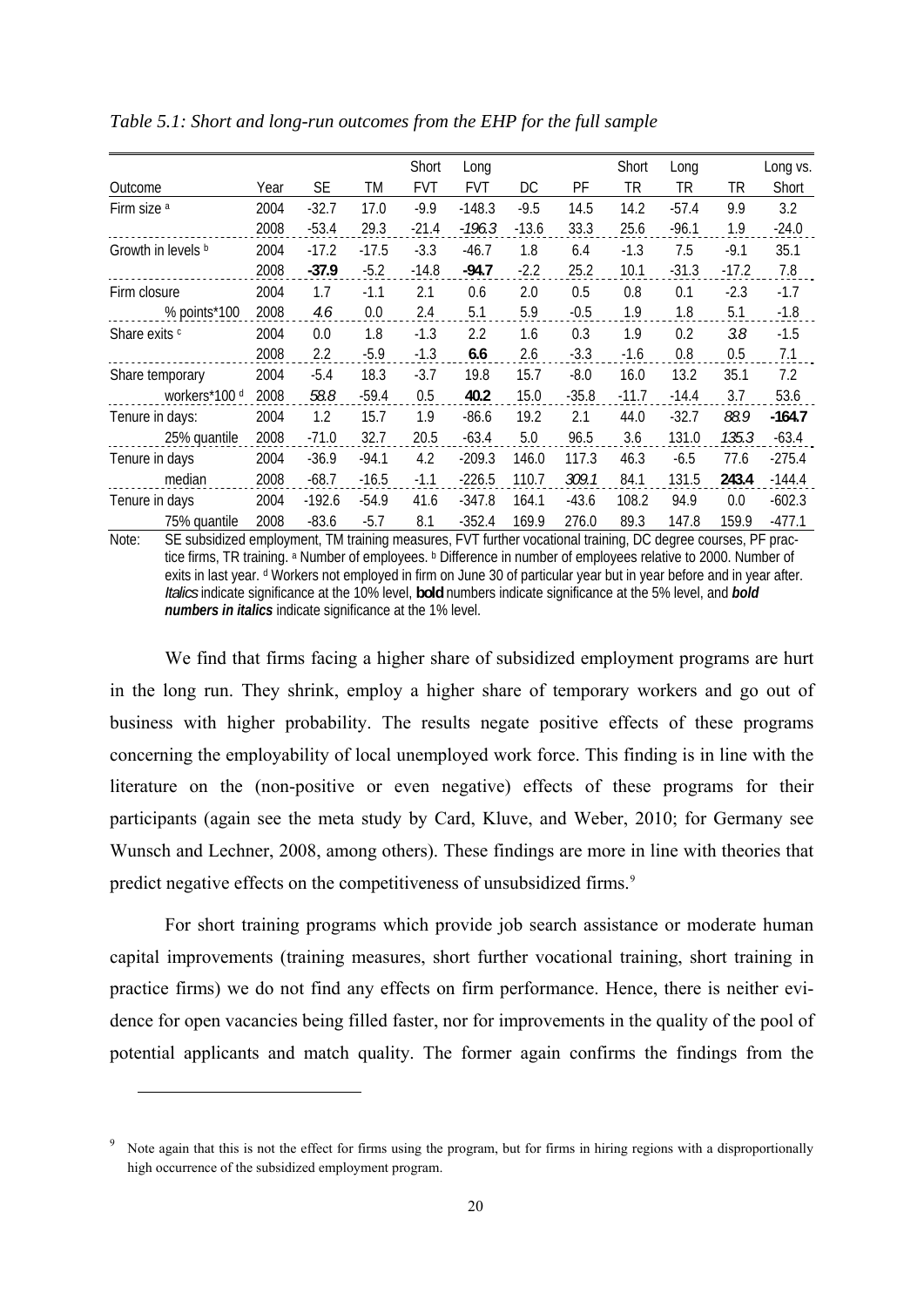empirical literature on effects for participants cited above. The latter complements this literature and supports its pessimistic assessment of the cost-effectiveness of these measures.

Firms facing a large supply of participants in long further vocational training (FVT) seem to be harmed in the longer run. The share of temporary workers and exits increases significantly, and the firms are smaller and shrink faster. (There are also sizeable negative effects on tenure and firm survival but they are not statistically significant.) There are two possible explanations for this finding. On the one hand, intensive use of long FVT may affect the pool of applicants in an undesirable way from the firms' point of view which may be an indication that LEAs may misjudge which skills are demanded by the market.<sup>[10](#page-21-0)</sup> On the other hand, the large share of these programs might be evidence for sizeable threat effects which negatively affect job match quality: Unemployed workers have a strong incentive to accept any job offer to avoid being locked in such a long program that is seen by them mainly as a tax on their free time.

Interestingly, we do not find such negative effects for all long training programs taken together (long FVT, degree courses and long training in practice firms) although long FVT dominates this combined treatment. As the characteristics of the firms and their hiring regions (see Section 4.3) as well as the shares of subsidized employment and short training (see Table A.1) are very similar to those for long FVT, the differences in the effects must come from degree courses and practice firms. We do not find any significant effects of a high share of degree courses in the hiring region although tenure seems to increase somewhat. But there is some evidence for positive effects of practice firms. In the long run, median tenure increases by almost one year. There is also some indication of positive effects on growth and a reduction in the share of temporary workers but these effects are not statistically significant.

When all types of training are grouped together, *i.e.* we contrast more or less intensive use of training in general, we find some evidence for more exits in the short run but also a shift of the tenure distribution to the right in the longer run. As the firms considered for the contrast look very similar to those for short TR, this seems to be driven by degree courses and long training in practice firms. This finding clearly stands against the overall time trend and training being used more intensely in regions with higher unemployment rate (see Table 4.2).

l

<span id="page-21-0"></span><sup>&</sup>lt;sup>10</sup> There is evidence for this for long training programs used in the 1990s in East Germany, see Lechner, Miquel, and Wunsch (2007).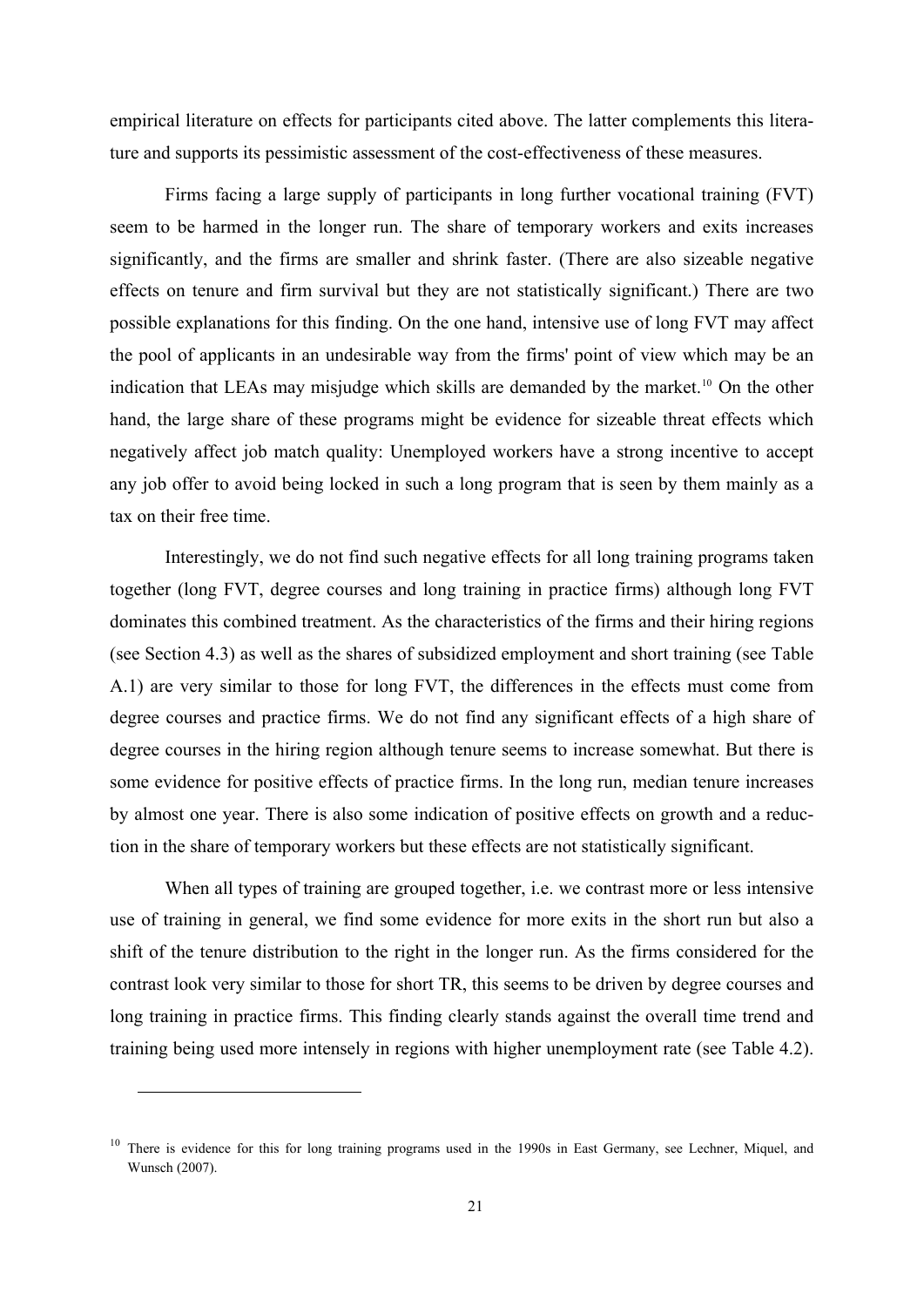Thus, there is some indication for a possible improvement in match quality due to intense training of unemployed workers in degree courses and practice firms.

For the contrast of intense use of long training versus intense use of short training we find negative effects on tenure which seem to be driven by the negative effects of high exposure to long FVT. This also shows in terms of a sizeable increase in exits and temporary workers but the effects are not significant probably due to the smaller number of observations.

#### **5.2 Outcomes from survey data**

For, respectively, 47% and 44% of the original sample (who responded to the EP 2000 survey) we observe outcomes in the EP survey in 2004 and 2005. In Section 5.3 we show that survey non-response is unrelated to the treatments we defined after selection correction using matching. However, the population for which we estimate the effects using survey outcomes may still differ from the one using the full sample. Thus, results may differ due to effect heterogeneity. In Tables I.3a and I.3b in the Internet Appendix I.2 we therefore present descriptive statistics for the full sample and the two subsamples for which we observe the outcomes in the EP survey 2004 and 2005, respectively.

All characteristics are very similar across subsamples with two exceptions: survey response rates are somewhat lower for firms in big cities and notably higher for East German firms. To assess whether this heterogeneity affects results, we estimate the effects for the EHP outcomes in the two subsamples that responded to the EP survey 2004 and 2005, respectively. The results are presented in Tables I.6 and I.7 in Internet Appendix I.4. Our findings are similar for subsidized employment, degree courses, practice firms and the contrast long versus short training, although we sometimes lose precision and hence significance due to the smaller sample size. Different results are obtained for TM and short FVT, for which we find negative effects on firm survival and tenure (significant for short FVT in the 2005 sample). This also shows up in the effect for all short training programs, which are not significant, though. It also affects the results for all training programs taken together, for which we no longer find positive effects on tenure. For long training programs, the negative effects on long FVT now show up significantly for some outcomes. Unfortunately, sample sizes are too small to investigate this potential source of effect heterogeneity in more detail.

In Table 5.2 we present short-run effects on self-assessed firm performance and firms' human resource policies as measured in the EP survey. In line with the results from the administrative data we find negative effects of high exposure to subsidized employment on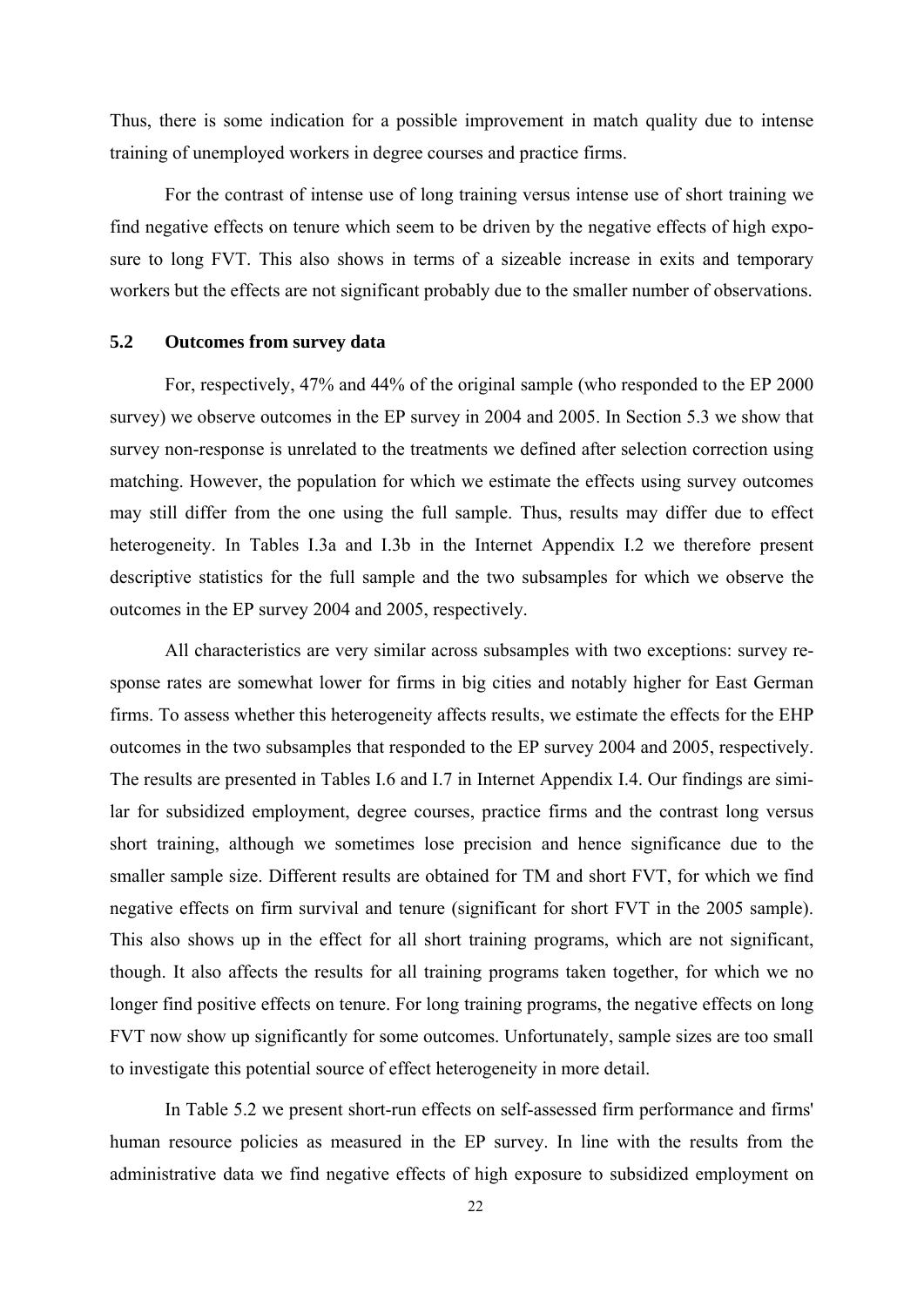self-assessed profitability in 2004. However, less treated than non-treated firms report shortage of young qualified workers and there are less treated firms without any investments. Yet the more outdated state of treated firms' technical equipment in 2005 suggests that total investments, which we do not observe, might have been reduced.<sup>[11](#page-23-0)</sup>

For the short training programs we confirm the more pessimistic assessment in the responding subsample with a higher share of East German firms. For TM and short TR we find negative effects on growth and positive effects on partial firm closure in 2004. For short TR we also see a higher share of firms hiring temporary workers and employing leased workers in 2004, more outdated equipment in 2005, and more firms facing the problem of skilled workers leaving the firm in 2005-2006. For short FVT we find significantly more treated firms without any investments, with a higher share of workers that earn at most 400 EUR per month (so-called mini jobs) and that are currently not hiring (in 2004). However, we also see a lower share of treated firms expecting a shortage of young qualified workers or planning a relocation of production to Eastern Europe for 2005-2006.

For firms facing a high share of participants in long FVT we find negative effects on hiring in 2004 which is in line with negative long-run effects on growth and survival based on the administrative outcomes. For degree courses, which seem to have some positive long-run effects on tenure based on the EHP (see Table I.6 in Internet Appendix I.4), we see a higher share of exposed firms employing temporary workers but a lower number of interns and helps working in these firms.

The results for practice firms are somewhat mixed. In line with the positive effects obtained from the administrative outcomes we find positive effects on hiring in 2004. Moreover, a smaller share of exposed firms seems to employ workers that earn at most 401- 800 EUR per month (so-called midi jobs). However, we also see a significantly higher share of firms not investing in 2004. For all long training programs taken together we confirm the more negative picture in the responding subsample with a higher share of East German firms. We find negative effects on self-assessed profitability and hiring in 2004. We also see a lower share of firms making use of leased workers.

 $\overline{a}$ 

<span id="page-23-0"></span> $11$  The effect is relatively large but not significant in this relatively small sample.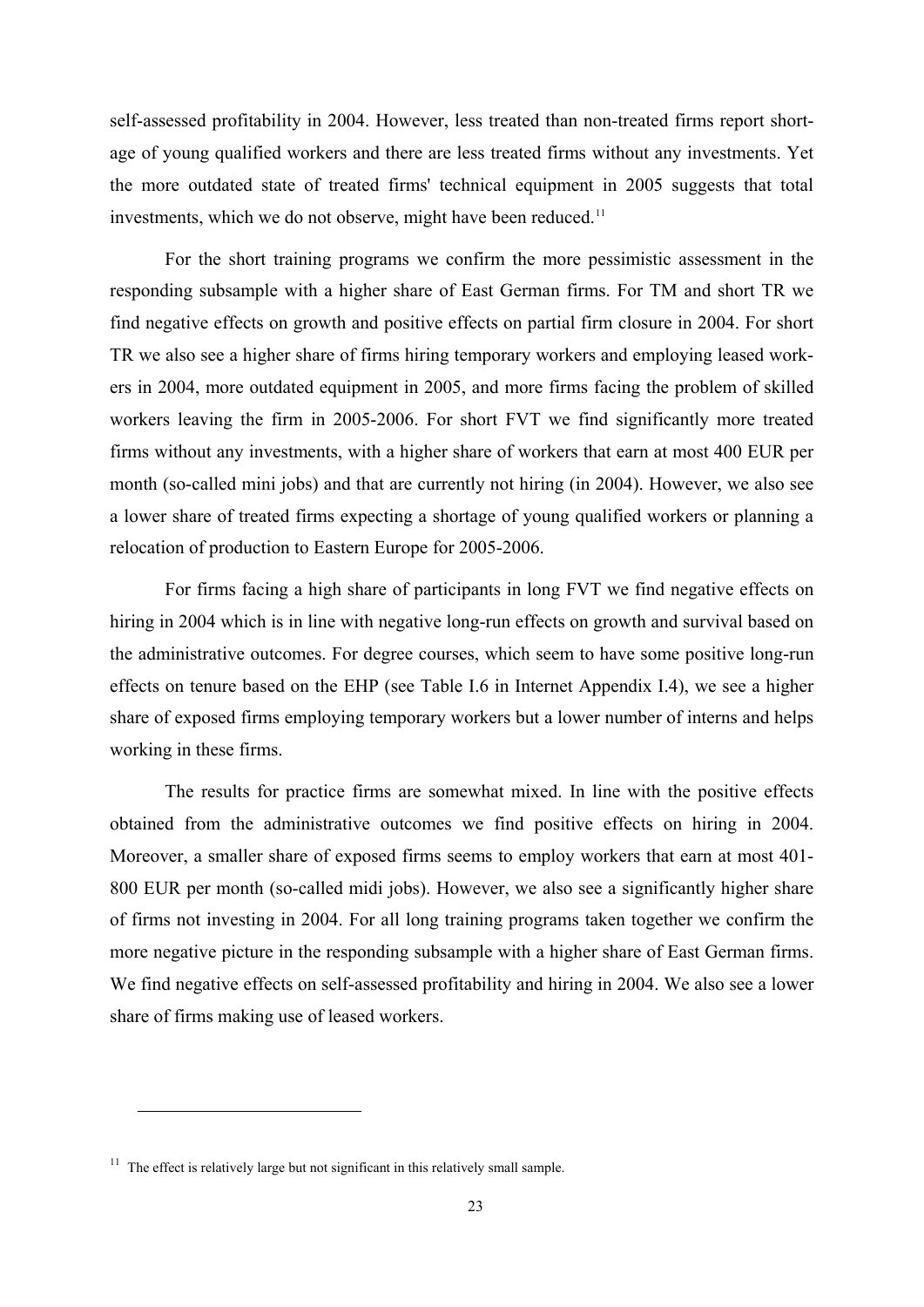## *Table 5.2: Short-run outcomes from EP surveys*

|                                                                                                                                                                                                                                               |           |         |            | Short Long |         |         |        | Short Long   |        | Long/        |
|-----------------------------------------------------------------------------------------------------------------------------------------------------------------------------------------------------------------------------------------------|-----------|---------|------------|------------|---------|---------|--------|--------------|--------|--------------|
| Outcome                                                                                                                                                                                                                                       | <b>SE</b> | TM      | <b>FVT</b> | <b>FVT</b> | DC      | PF      | TR     | TR           | ΤR     | Short        |
| Development since last year (EP 2004):                                                                                                                                                                                                        |           |         |            |            |         |         |        |              |        |              |
| Growth rate * 100                                                                                                                                                                                                                             | $-2.5$    | $-2.7$  | 0.8        | 1.2        | $-0.9$  | $-0.1$  | $-2.5$ | 1.1          | $-2.4$ | 3.5          |
| Partial closure in last year (y/n)                                                                                                                                                                                                            | 3.2       | 2.8     | $-2.2$     | $-1.9$     | $-1.6$  | 2.0     | 1.6    | $-7.0$       | 0.9    | $-0.9$       |
| Share of exits in first half of 2004                                                                                                                                                                                                          | 4.6       | 2.9     | $-0.4$     | $-1.2$     | $-1.8$  | 1.6     | 2.1    | $-0.2$       | 1.9    | $-0.8$       |
| Hired temporary workers in first half of 2004 (y/n)                                                                                                                                                                                           | $-9.5$    | 9.6     | $-3.1$     | $-0.9$     | $-6.2$  | 3.7     | 13.1   | $-4.4$       |        | $11.7 - 9.2$ |
| Profitability in 2004 (EP 2005) (1 of 5 categories):                                                                                                                                                                                          |           |         |            |            |         |         |        |              |        |              |
| Very good                                                                                                                                                                                                                                     | $-1.9$    | 0.1     | $-0.3$     | 0.8        | 0.3     | 0.9     | $-1.7$ | $-2.8$       | 0.4    | 2.0          |
| Good                                                                                                                                                                                                                                          | $-1.2$    | 6.5     | $-2.1$     | 2.7        | $-1.3$  | 0.4     | 2.6    | $-5.6$       | $-2.8$ | $-1.9$       |
| Reasonable                                                                                                                                                                                                                                    | $-11.9$   | $-0.2$  | $-3.3$     | 0.3        | 2.1     | $-6.8$  | $-8.2$ | 8.0          | $-0.3$ | 2.1          |
| Sufficient                                                                                                                                                                                                                                    | 7.9       | $-3.9$  | 5.1        | $-1.9$     | 0.5     | 7.5     | 4.2    | 9.1          | 3.4    | 0.0          |
| Insufficient                                                                                                                                                                                                                                  | 3.0       | $-3.6$  | 0.5        | $-3.1$     | $-1.9$  | $-1.0$  | 3.9    | $-1.3$       | 1.4    | 2.3          |
| Investments in 2004 (EP 2005):                                                                                                                                                                                                                |           |         |            |            |         |         |        |              |        |              |
| No investments (y/n)                                                                                                                                                                                                                          | $-6.2$    | 5.7     | 7.7        | $-5.4$     | 4.5     | 8.5     | 5.5    | $-3.5$       | 2.7    | 5.4          |
| Composition of workforce 2004 (EP 2004):                                                                                                                                                                                                      |           |         |            |            |         |         |        |              |        |              |
| Temporary workers (y/n)                                                                                                                                                                                                                       | $-3.1$    | $-10.4$ | $-0.3$     | 2.7        | 7.2     | 2.7     | $-1.8$ | 0.3          | $-0.3$ | $-2.3$       |
| Leased workers (y/n)                                                                                                                                                                                                                          | 1.7       | 8.4     | $-3.4$     | $-6.4$     | $-3.9$  | 2.5     | 14.0   | $-9.4$       | 7.4    | $-8.4$       |
| 401-800 EUR workers (y/n)                                                                                                                                                                                                                     | 4.7       | 7.4     | 2.5        | $-0.6$     | $-4.1$  | $-11.7$ | 6.7    | 3.2          | 8.5    | $-5.3$       |
| Share of workers earning less than 400 EUR                                                                                                                                                                                                    | $-0.4$    | $-1.1$  | 1.0        | 0.0        | $-2.6$  | $-1.0$  | 0.0    | $-1.2$       | 0.2    | 1.0          |
| Share of workers earning 401-800 EUR                                                                                                                                                                                                          | 0.4       | 0.0     | 0.5        | 0.0        | 0.1     | $-0.1$  | 0.5    | $-0.3$       | 0.9    | $-0.3$       |
| Number of interns/helps                                                                                                                                                                                                                       | $-0.6$    | 0.7     | 0.7        | 0.2        | $-1.1$  | 0.7     | 0.8    | $-0.4$       | 0.8    | $-3.0$       |
| Current hiring 2004 (EP 2004):                                                                                                                                                                                                                |           |         |            |            |         |         |        |              |        |              |
| Currently hiring (y/n)                                                                                                                                                                                                                        | 1.1       | 5.8     | $-7.9$     | $-14.4$    | 0.6     | 11.6    | 0.4    | $-10.6$ 13.1 |        | $-13.9$      |
| Number of vacancies overall                                                                                                                                                                                                                   | $-0.1$    | 0.3     | $-0.2$     | $-0.2$     | 0.0     | 0.4     | $-0.2$ | $-0.6$       | 0.4    | $-1.2$       |
| for unskilled workers                                                                                                                                                                                                                         | 0.1       | 0.2     | $-0.1$     | 0.2        | 0.1     | 0.0     | 0.0    | $-0.1$       | 0.0    | 0.0          |
| for skilled workers                                                                                                                                                                                                                           | $-0.1$    | 0.1     | 0.0        | 0.0        | 0.0     | 0.1     | $-0.2$ | $-0.3$       | 0.1    | $-0.3$       |
| for unskilled clerks                                                                                                                                                                                                                          | 0.0       | $-0.1$  | $-0.1$     | 0.0        | $-0.2$  | $-0.1$  | $-0.1$ | 0.0          | 0.0    | $-0.2$       |
| for skilled clerks                                                                                                                                                                                                                            | $-0.1$    | 0.1     | 0.1        | $-0.1$     | 0.0     | 0.2     | 0.1    | $-0.2$       | 0.1    | $-0.3$       |
| for high-skilled clerks                                                                                                                                                                                                                       | 0.0       | 0.0     | $-0.1$     | $-0.3$     | 0.0     | 0.2     | 0.0    | 0.1          | 0.2    | $-0.5$       |
| Expected personnel problems for 2005-2006 (EP 2004):                                                                                                                                                                                          |           |         |            |            |         |         |        |              |        |              |
| Too many employees (y/n)                                                                                                                                                                                                                      | $-1.0$    | $-13.8$ | 0.5        | 3.5        | 5.7     | 6.2     | $-5.6$ | 6.0          | $-4.3$ | 0.7          |
| High turnover (y/n)                                                                                                                                                                                                                           | 1.7       | 1.2     | $-1.9$     | 1.4        | $-0.8$  | $-1.2$  | 1.9    | $-1.1$       | 1.5    | $-1.8$       |
| Too few employees (y/n)                                                                                                                                                                                                                       | $-3.6$    | 0.4     | $-0.7$     | $-1.7$     | $-1.3$  | $1.4$   | $1.6$  | $-3.2$       | $-4.3$ | 0.3          |
| Shortage of young qualified workers (y/n)                                                                                                                                                                                                     | $-7.0$    | $-6.7$  | $-7.8$     | 1.2        | 9.9     | 0.1     | $-2.9$ | $-3.1$       | $-2.9$ | $-3.6$       |
| Skilled workers leave firm (y/n)                                                                                                                                                                                                              | 3.5       | 1.7     | $-4.4$     | 1.7        | $-2.5$  | $-3.4$  | 5.0    | 2.6          | 7.3    | $-6.9$       |
| Difficulties to hire skilled workers (y/n)                                                                                                                                                                                                    | $-6.4$    | 6.3     | $-5.9$     | $-4.9$     | $-1.4$  | 3.8     | 1.7    | $-4.3$       | $-0.9$ | $-3.6$       |
| High training needs (y/n)                                                                                                                                                                                                                     | $-0.1$    | 6.4     | 0.5        | $-4.5$     | $-3.7$  | $-0.7$  | 5.2    | $-1.5$       | 7.6    | 1.6          |
| Planned relocation of production to Eastern Europe (y/n)                                                                                                                                                                                      | 1.7       | 2.0     | $-8.9$     | 3.5        | $-2.4$  | 1.2     | 0.1    | $-2.0$       | 0.4    | $-2.2$       |
| Technical equipment 2005 (EP 2005):                                                                                                                                                                                                           |           |         |            |            |         |         |        |              |        |              |
| <b>New</b>                                                                                                                                                                                                                                    | 1.9       | 0.3     | 4.8        | 0.2        | 6.3     | 2.2     | $-0.9$ | 2.6          | 2.1    | $-0.9$       |
| Relatively new                                                                                                                                                                                                                                |           | $-1.4$  | $-8.6$     | 4.7        | $-15.0$ | $-8.2$  | $-6.8$ | 1.5          | $-6.3$ | 15.7         |
| About average                                                                                                                                                                                                                                 | 7.8       | 2.4     | 2.4        | $-3.8$     | 8.0     | 5.8     | 9.1    | $-3.1$       | 5.9    | $-14.7$      |
| Somewhat outdated                                                                                                                                                                                                                             | $-1.8$    | $-1.7$  | 1.6        | $-0.4$     | 0.6     | 0.4     | $-0.3$ | $-0.7$       | $-1.9$ | 0.2          |
| SE subsidized employment, TM training measures, FVT further vocational training, DC degree courses, PF prac-<br>Note:<br>tice firms. TD training. Effects for binary outcomes (ylp) and shares are in persentage points*100. Italies indicate |           |         |            |            |         |         |        |              |        |              |

tice firms, TR training. Effects for binary outcomes (y/n) and shares are in percentage points\*100. *Italics* indicate significance at the 10% level, **bold** numbers indicate significance at the 5% level, and *bold numbers in italics* indicate significance at the 1% level.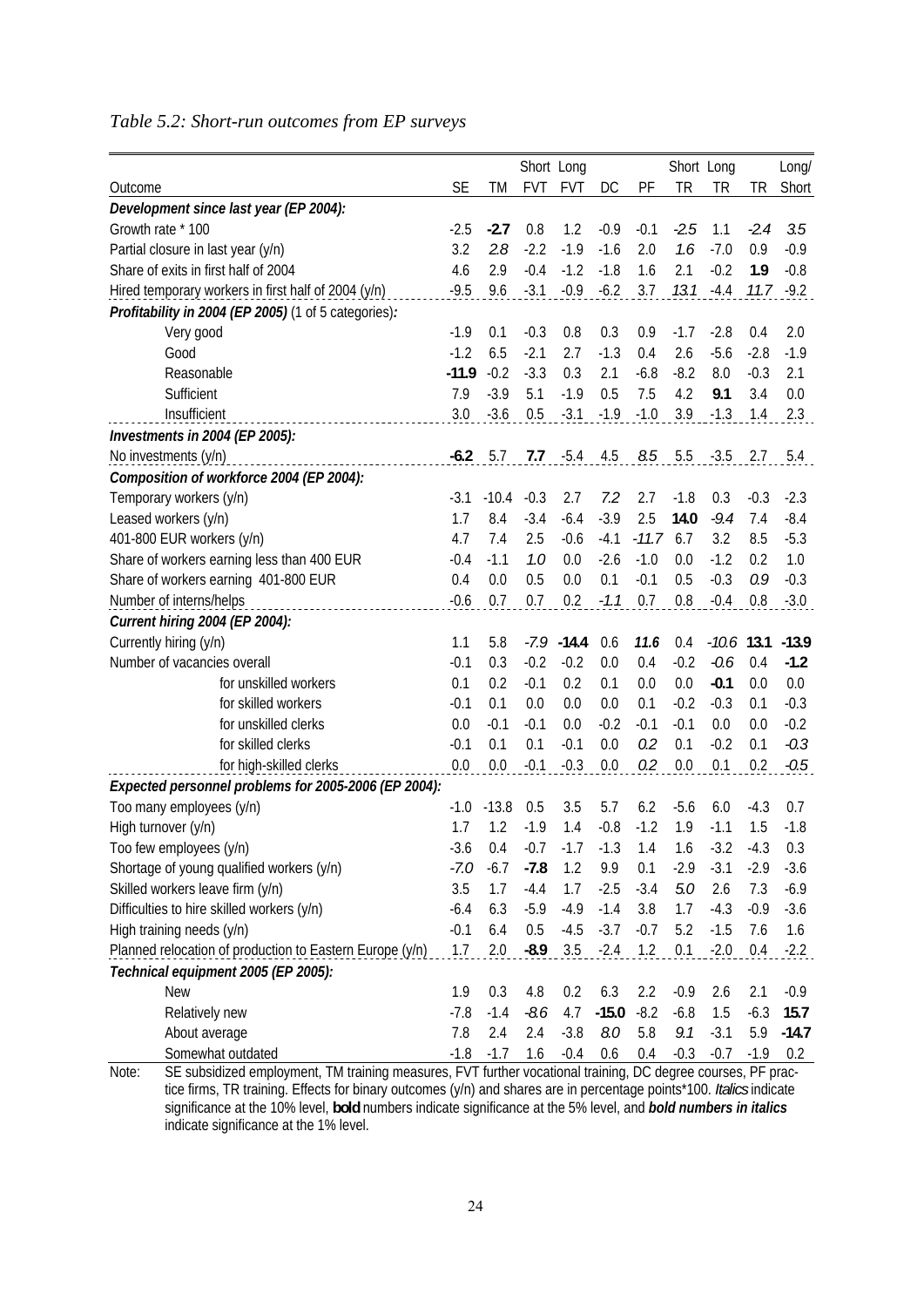The evidence for all training programs together is mixed. High exposure induces negative effects on growth and a higher share of exits in 2004. However, we also find positive effects on hiring of both temporary and high-skilled workers as well as on employment of workers in midi jobs. We also obtain mixed results for the contrast long versus short training. There seem to be some positive short-run effects on growth and the state of the firms' technical equipment. But we also see negative effects on hiring.

In summary, the results for the survey outcomes are largely in line with those from the administrative outcomes. Perhaps with the exception of practice firms and degree courses, we obtain a rather pessimistic assessment of the potential benefits firms may have from a large supply of potential applicants that participated in different types of ALMPs.

## **5.3 Sensitivity analysis**

In the sensitivity analysis we address several potential problems of the empirical design used: First, all estimates for the outcome variables coming from the EP surveys are based on smaller samples than for those outcome variables measured in the administrative data (EHP). Therefore, we estimate the effect of the different treatments on responding in the respective survey. The results are presented in Table I.8 in Internet Appendix I.5. The effects are small and none of them is statistically significant.

Second, for the reasons detailed in Section 4.4 we do not condition on pre-treatment outcomes (other than firm size). Therefore, we estimate the effects of the different policies (measured 2001-2003) on the EHP outcomes in 2000 to get an idea whether this might cause any selection problem. The results are presented in the lower part of Table I.8. Again, the effects are small and are not statistically significant. The exception is one single coefficient which is significant at the 10% level (long versus short training on 25% quantile of tenure). Thus, our matching procedure balances all pre-treatment outcomes well implying that this issue does not seem to be a concern either.

Third, since the main results are based on conditioning on firm size, Tables I.9, I.10 and I.11 in Internet Appendix I.5 show the results without conditioning on firm size. Although there are some differences in the significance levels, magnitudes are fairly similar and the conclusions are robust.

Finally, we assess another issue related to the credibility of our identification strategy. Identification requires that the ALMPs in a firm's hiring region are determined to a large extent by factors outside this region. Therefore, another sensitivity check is based on smaller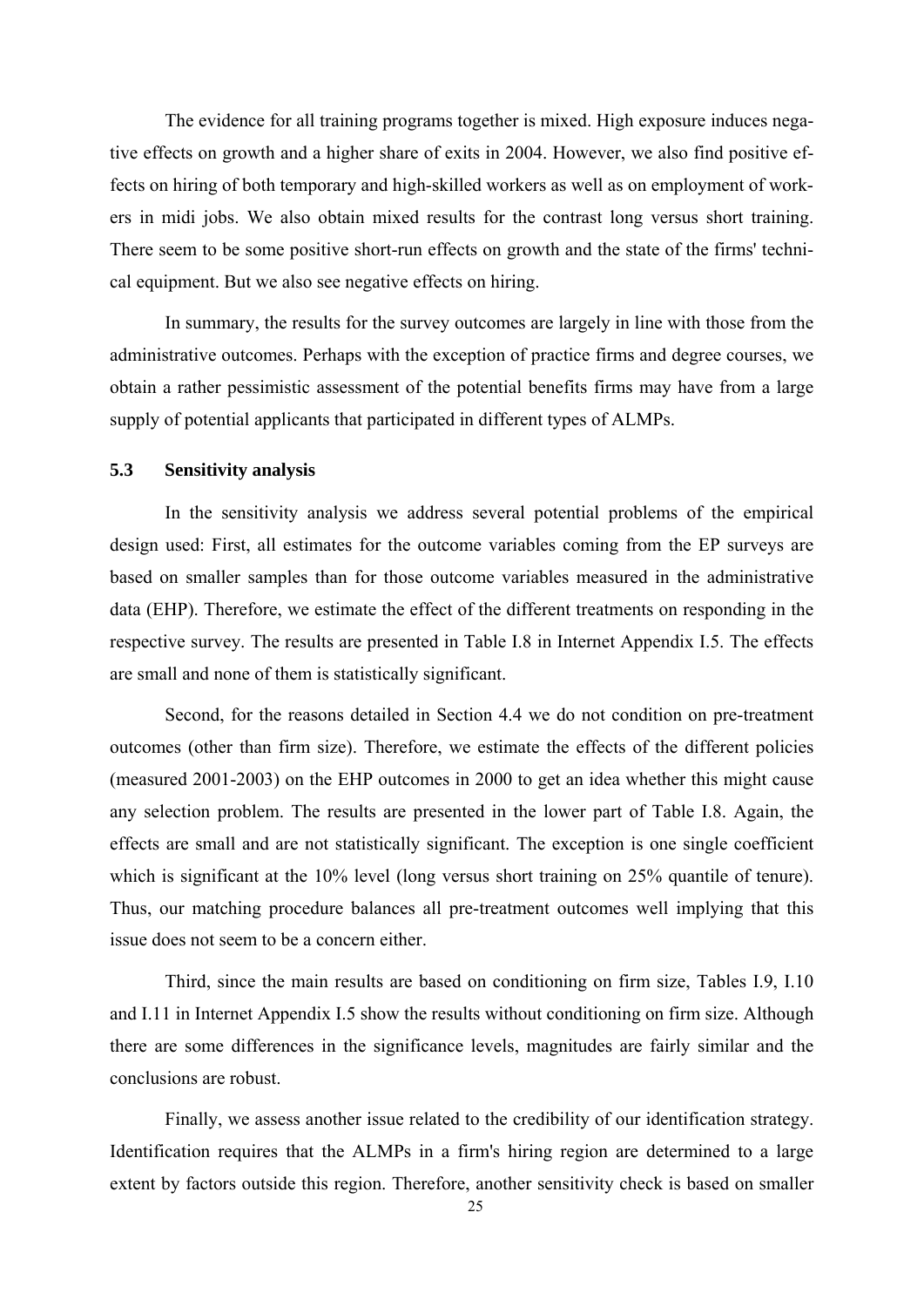samples in which firms are removed that have hiring regions that may have a larger impact on the local ALMPs. Specifically, we exclude firms that only overlap with one LEA, or whose hiring region has a weight of 50% or more in the overlapping LEA regions, or whose weight in its hiring region exceeds 1%. This reduces the sample by 702 firms (24%). The results for the EHP outcomes are presented in Table I.12 of Internet Appendix I.5. Although precision declines due to smaller sample sizes, our main findings are generally confirmed, or least not contradicted: Extensive use of subsidized employment and long FVT has negative effects on firm performance in the long-run, while for degree courses and practice firms there is evidence for positive effects on tenure. However, in two cases we find somewhat different results: For TM there is also some (noisy) evidence for positive effects on tenure but we no longer see such effects for all training programs taken together. It needs to be emphasized however that the power of the last sensitivity check is clearly limited by the considerable estimation noise in the smaller sample.

## **6 Conclusions**

Exploiting unique linked employer-employee data and institutional features of the implementation of ALMPs in Germany that induce exogenous variation in the level and mix of ALMPs in firms' hiring regions we investigate whether firms benefit from ALMPs. Our results mainly support the pessimistic assessment of the cost-effectiveness of ALMPs from the empirical literature on the effects for individual participants of these programs. We do not find any effects of job search assistance and short training programs in general. Moreover, extensive use of subsidized employment or long further vocational training programs in a firm's hiring region has negative effects on firms. These are important findings because the absence of positive effects on firm growth and survival also speaks against positive effects on the macro level which may justify the large expenditures on ALMPs but are hard to estimate empirically.

Our results are somewhat less pessimistic for two specific types of training: intensive on-the-job training in practice firms and training that leads to a formal vocational degree. We find weak evidence for positive effects of an extensive use of these programs on match quality and turnover measured in terms of tenure in the exposed firms.

For future research it would be interesting to analyze the channels through which the negative effects we find come about. Understanding the channels is important from a policy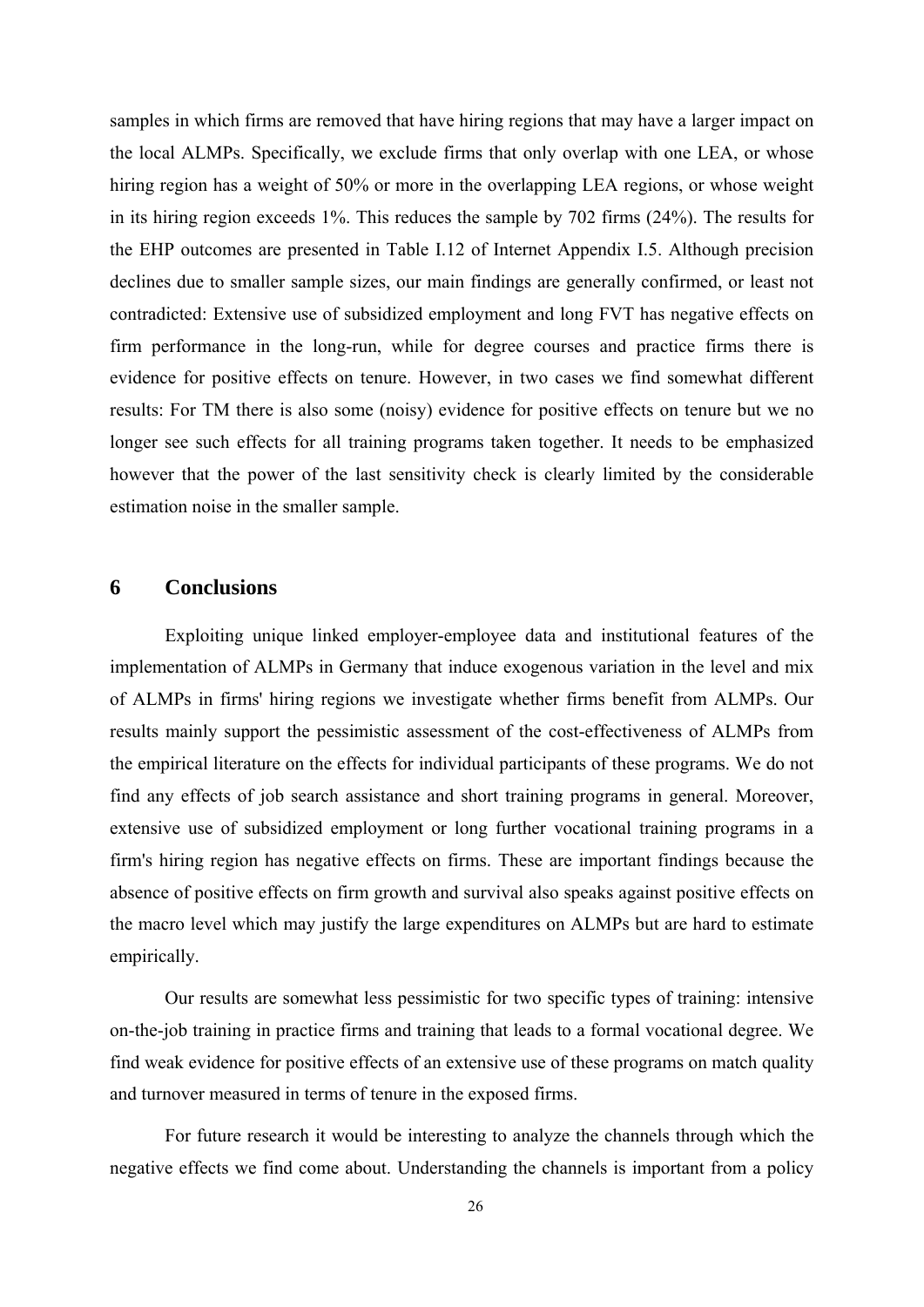perspective because they may call for very different strategies to counteract adverse effects on firms. For example, the negative effects for subsidized employment may be due to adverse effects on participants or the result of firms using unsubsidized workers suffering from a less competitive cost structure. However, identifying and estimating channel-specific effects is a challenging task and requires better data than we currently have at our disposal.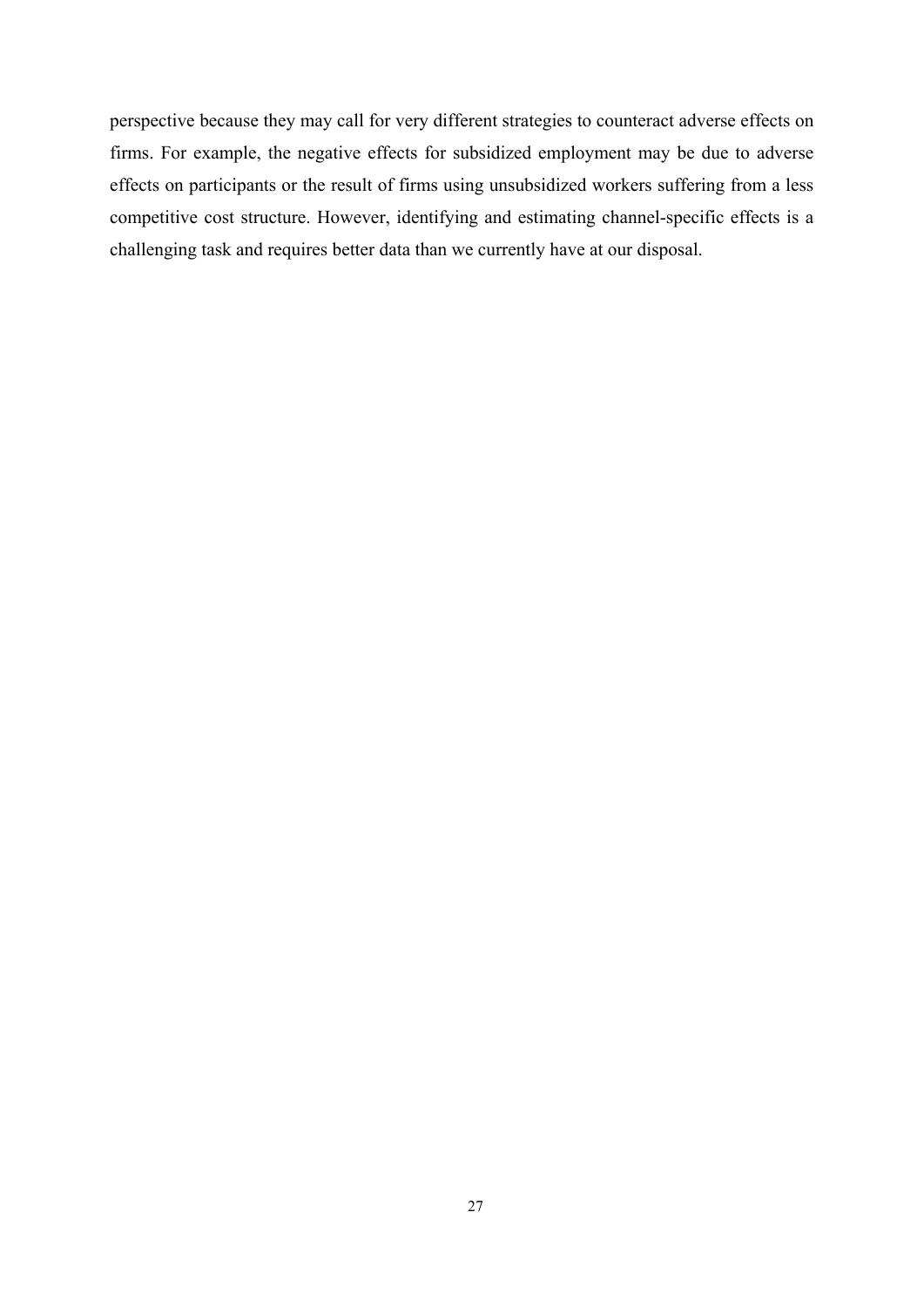#### **References**

- Black, D., J. Smith, M. Berger, and B. Noel (2003): "Is the Threat of Reemployment Services More Effective Than the Services Themselves? Evidence from Random Assignment in the UI System," *American Economic Review*, 93, 1313-1327.
- Blien, U. (1998): "Die regionale Mittelverteilung für die aktive Arbeitsmarktpolitik: Politikberatung des IAB für Zwecke der Maßnahmesteuerung", *Mitteilungen aus der Arbeitsmarkt- und Berufsforschung*, 31, 674-689.
- Blundell, R., M. Costa Dias, C. Meghir, and J. van Reenen (2002): "Evaluation the Employment Impact of a Mandatory Job Search Assistence Program: The New Deal for Young People in the UK*", Journal of the European Economic Association,* 2, 569–606.
- Card, D., J. Kluve, and A. Weber (2010): "Active Labour Market Policy Evaluations: A Meta-Analysis," *The Economic Journal*, 120, F452–F477.
- Dahlberg, M., and A. Forslund (2005), "Direct Displacement Effects of Labour Market Programs," *Scandinavian Journal of Economics,* 107, 475–494.
- Frölich, M., and M. Lechner (2010): "Exploiting Regional Treatment Intensity for the Evaluation of Labour Market Policies", *Journal of the American Statistical Association*, 105, 1014-1029.
- Geerdsen, L. (2006): "Is There a Threat Effect of Labour Market Programs? A Study of ALMP in the Danish UI System," *Economic Journal*, 116, 738–750.
- Geerdson, L., and A. Holm (2007): "Duration of UI periods and the perceived threat effect from labour market programs," *Labour Economics*, 14 , 639–652.
- Graversen, B. K., and J. C. van Ours (2008): "How to Help Unemployed Find Jobs Quickly: Experimental Evidence from a Mandatory Activation Program," *Journal of Public Economics*, 92, 2020-2035.
- Huber, M., M. Lechner, and Conny Wunsch (2010): "The performance of estimators based on the propensity score", mimeo, Department of Economics.
- Hujer, R., U. Blien, M. Caliendo, and C. Zeiss (2006): "Macroeconometric Evaluation of Active Labour Market Policies in Germany – A Dynamic Panel Approach Using Regional Data", in F. E. Caroleo and S. Destefanis (eds.), *The European Labour Markets: Regional Dimensions*, Springer, Chapter 13, 287-309.
- Imbens, G. W. (2000): "The Role of the Propensity Score in Estimating Dose-Response Functions", *Biometrika*, 87, 706-710.
- Imbens, G. W., and J. M. Wooldridge (2009): "Recent Developments in the Econometrics of Program Evaluation", *Journal of Economic Literature*, 47, 5-86.
- INKAR (2004): "Indikatoren, Karten und Graphiken zur Raum- und Stadtentwicklung in Deutschland und in Europa", CD-ROM, Ausgabe 2004, Bundesinstitut für Bau-, Stadt- und Raumforschung.
- Lechner, M., R. Miquel and C. Wunsch (2007): "The Curse and Blessing of Training the Unemployed in a Changing Economy: The Case of East Germany after Unification", *German Economic Review*, 8, 468-507.
- Lechner, M., R. Miquel and C. Wunsch (2011): "Long-Run Effects of Public Sector Sponsored Training in West Germany", *Journal of the European Economic Association*, 9, 742-784.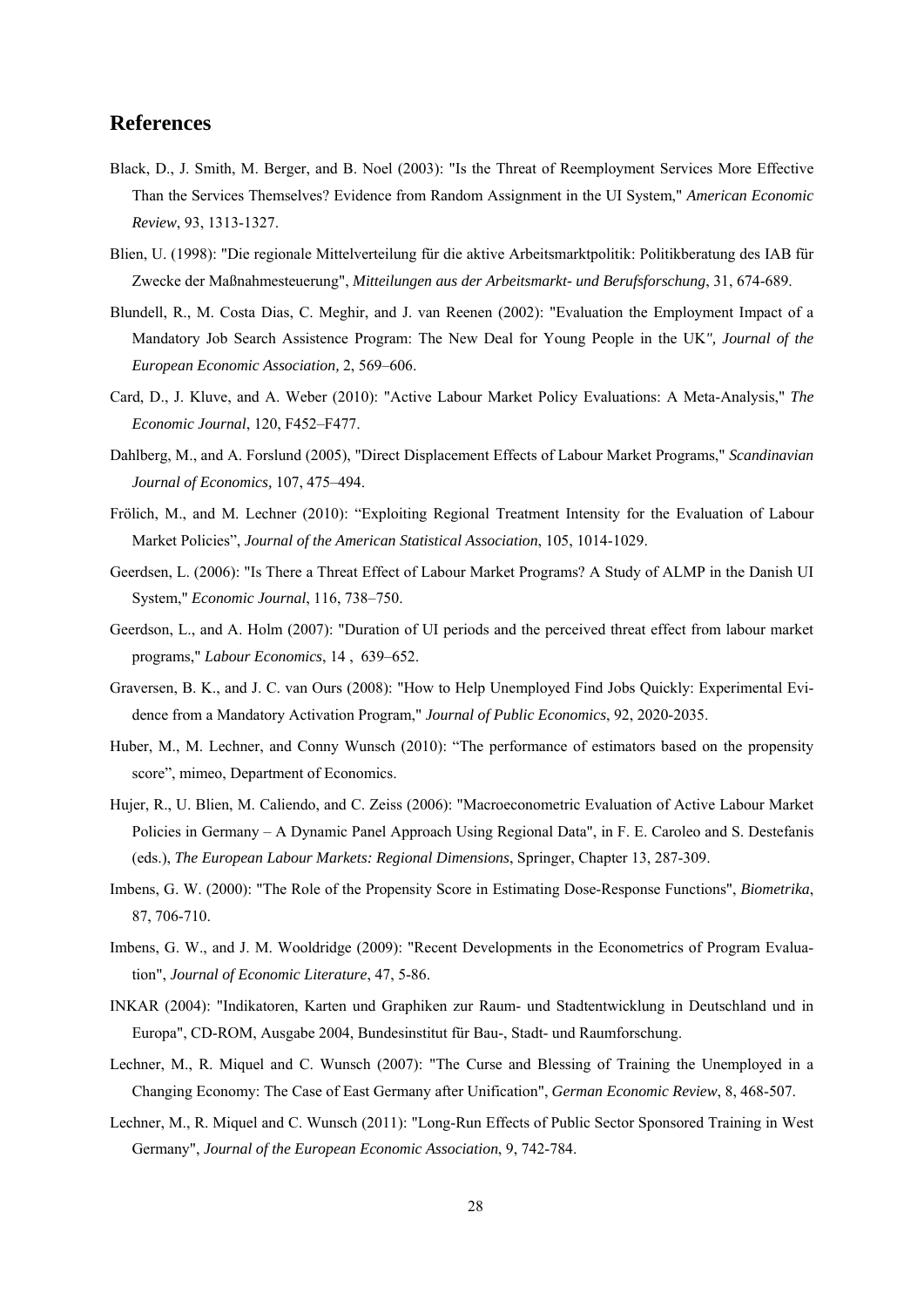- Mosley, H., U. Schütz, and G. Schmid, K. U. Müller (2003), *Effizienz der Arbeitsämter: Leistungsvergleich und Reformpraxis*, Berlin: edition sigma.
- Schütz, H., and H. Mosley (eds.): "Arbeitsagenturen auf dem Prüfstand: Leistungsvergleich und Reformpraxis der Arbeitsvermittlung", Berlin: edition sigma.
- Rosholm, M., and M. Svarer (2008): "The Threat Effect of Active Labour Market Programs," *Scandinavian Journal of Economics*, 110, 385-401.
- Van den Berg, G., A. Bergemann, and M. Caliendo (2009): "The Effect of Active Labor Market Programs on Not-Yet Treated Unemployed Individuals," *Journal of the European Economic Association*, 7, 606-616.
- Yankova, K. (2010): "Der Selektionsprozess in Maßnahmen der aktiven Arbeitsmarktpolitik Eine explorative Untersuchung für die deutsche Arbeitsvermittlung", IAB-Discussion Paper 11/2010.